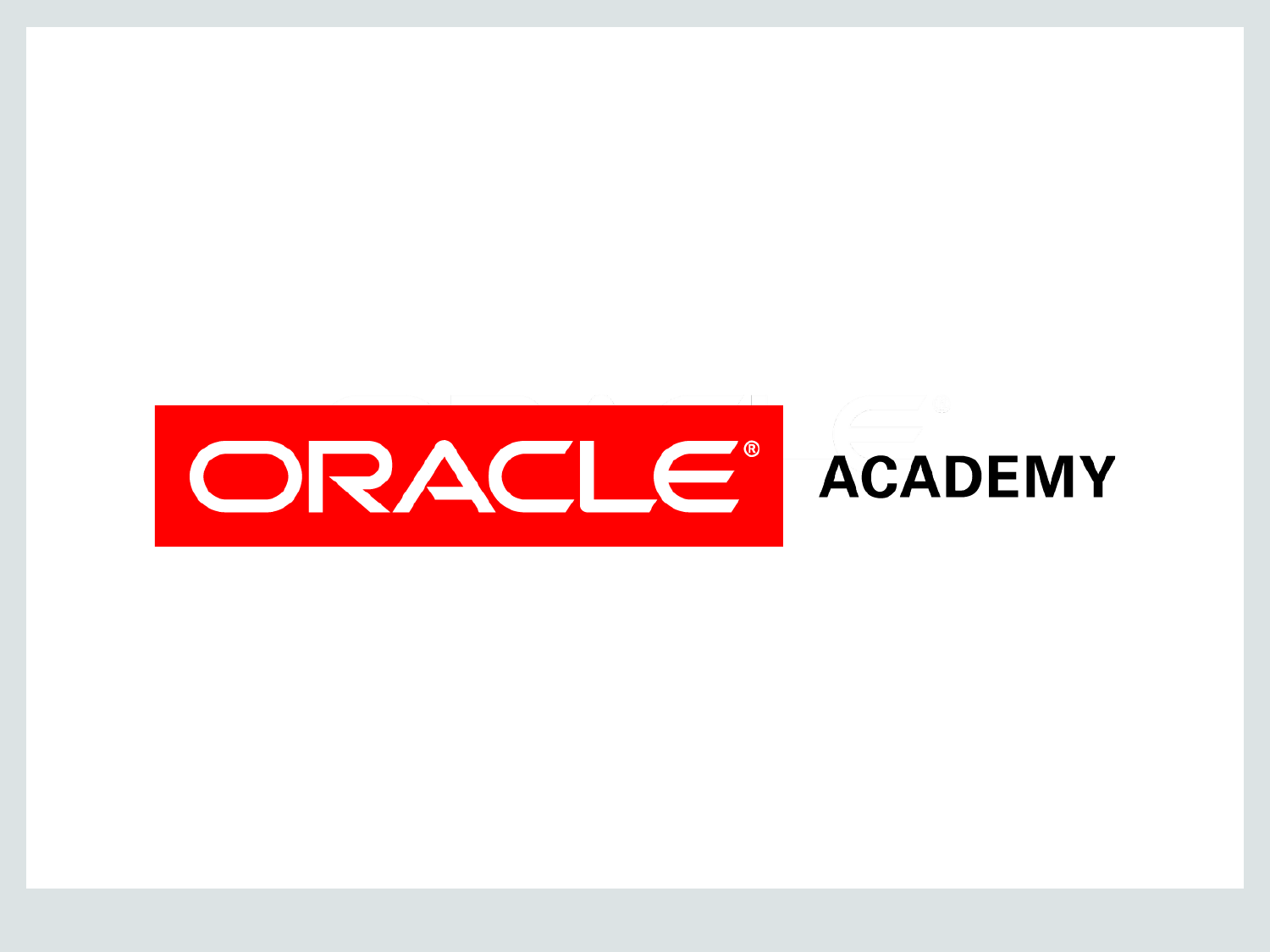### Database Programming with SQL **13-3 Modifying a Table**





Copyright © 2015, Oracle and/or its affiliates. All rights reserved.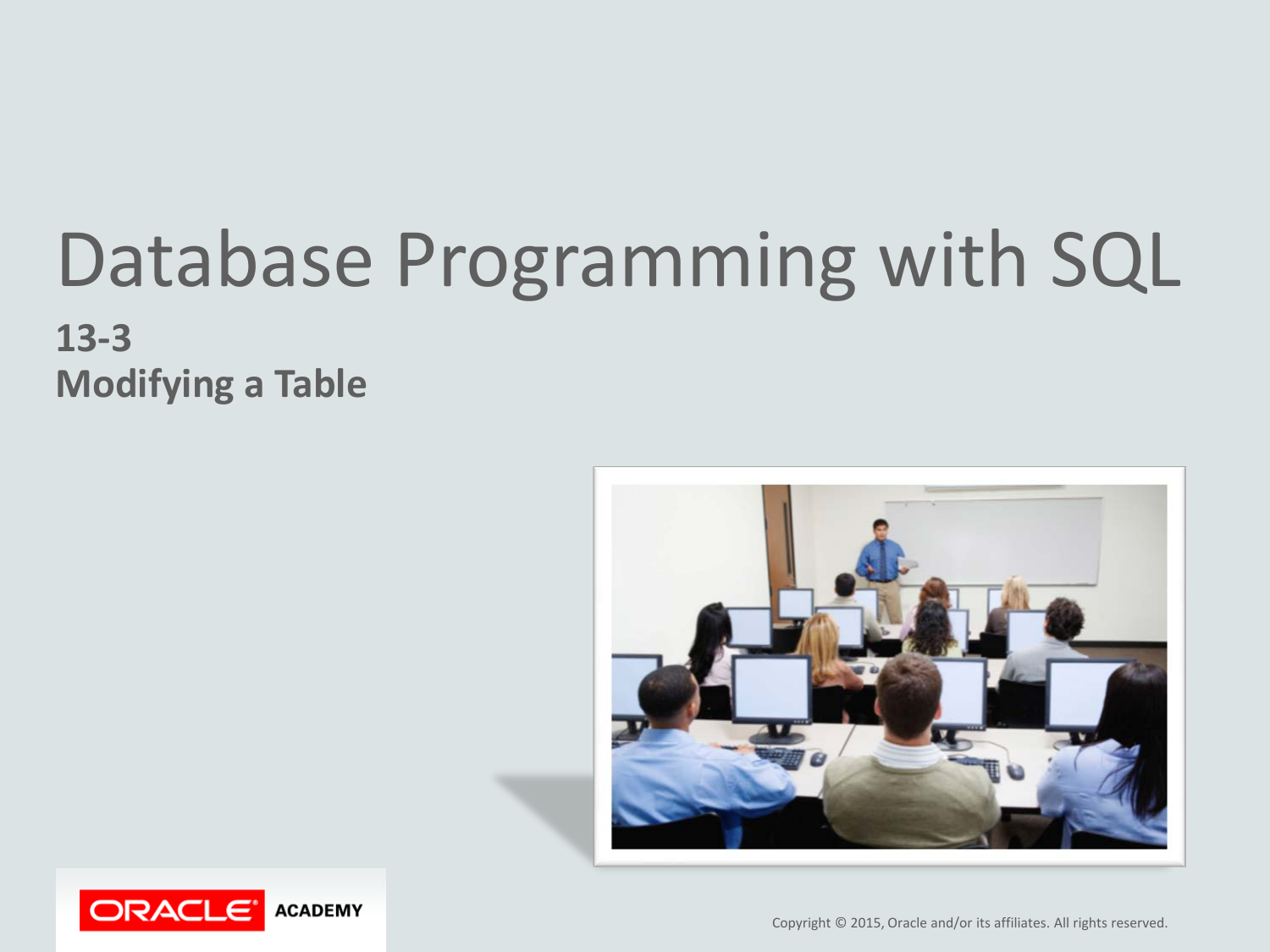# **Objectives**

In this lesson, you will learn to:

- Explain why it is important to be able to modify a table
- Explain and provide an example for each of the DDL statements—ALTER, DROP, RENAME, and TRUNCATE—and the effect each has on tables and columns
- Construct a query and execute the ALTER TABLE commands ADD, MODIFY, and DROP
- Explain and perform FLASHBACK QUERY on a table
- Explain and perform FLASHBACK table operations

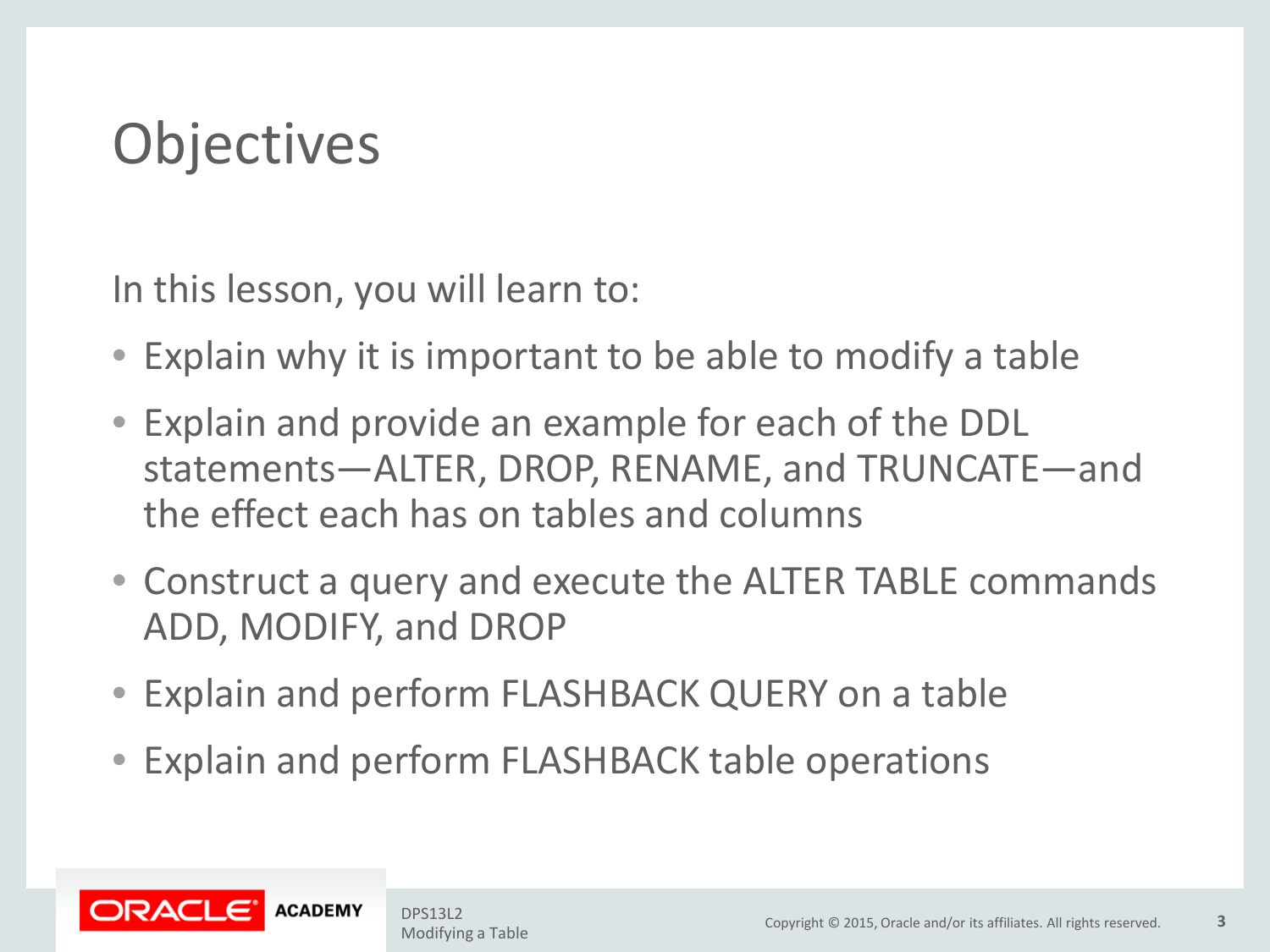# **Objectives**

In this lesson, you will learn to:

- Track the changes to data over a period of time
- Explain the rationale for using TRUNCATE versus DELETE for tables
- Add a comment to a table using the COMMENT ON TABLE command
- Name the changes that can and cannot be made to modify a column
- Explain when and why the SET UNUSED statement is advantageous

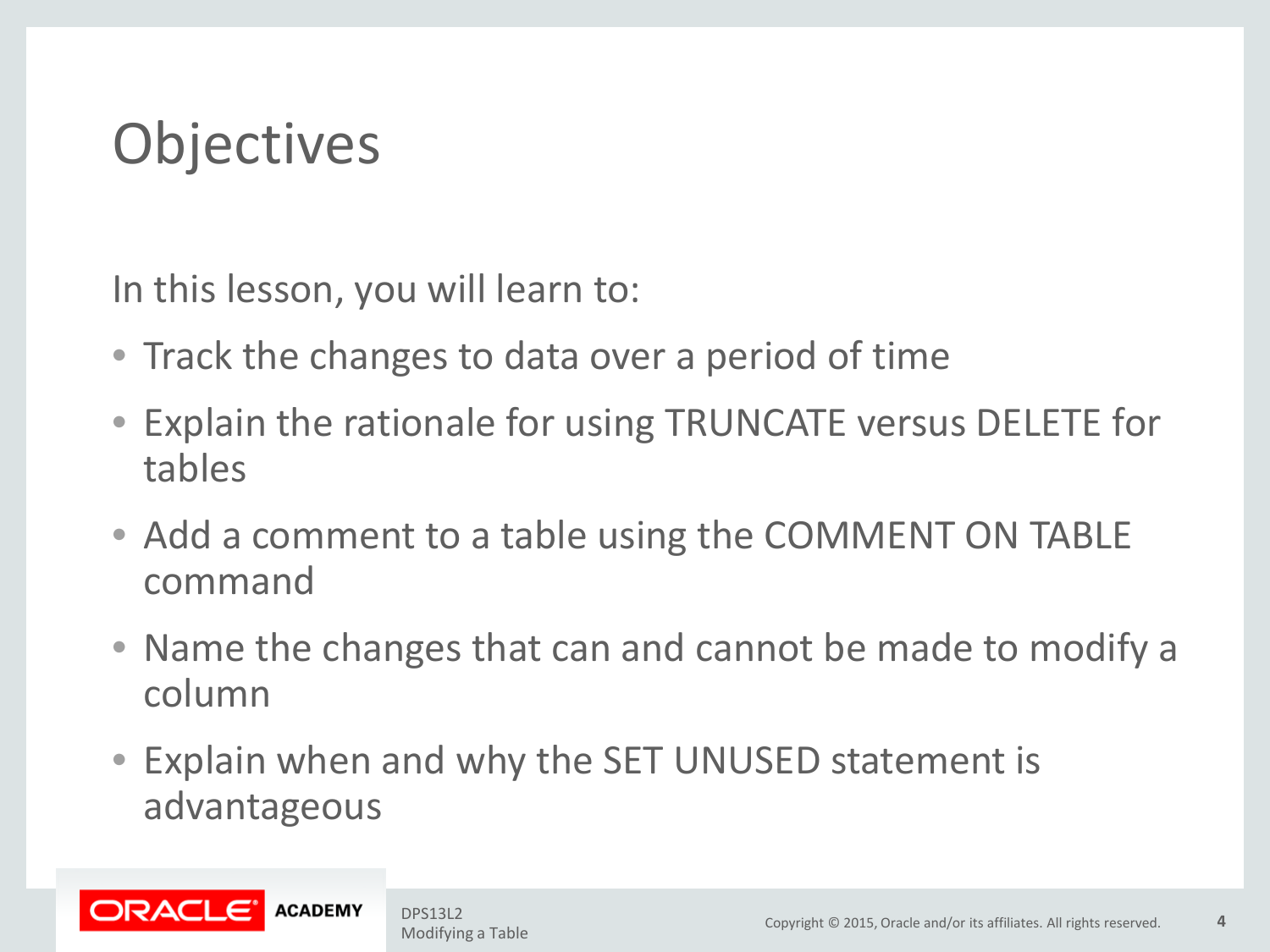#### Purpose

- Remember the statement, "There is nothing permanent except change"?
- Wouldn't it be nice if we never made mistakes or needed to change anything?
- As you know by now, databases are dynamic entities.
- They probably wouldn't be very useful if they couldn't be changed.

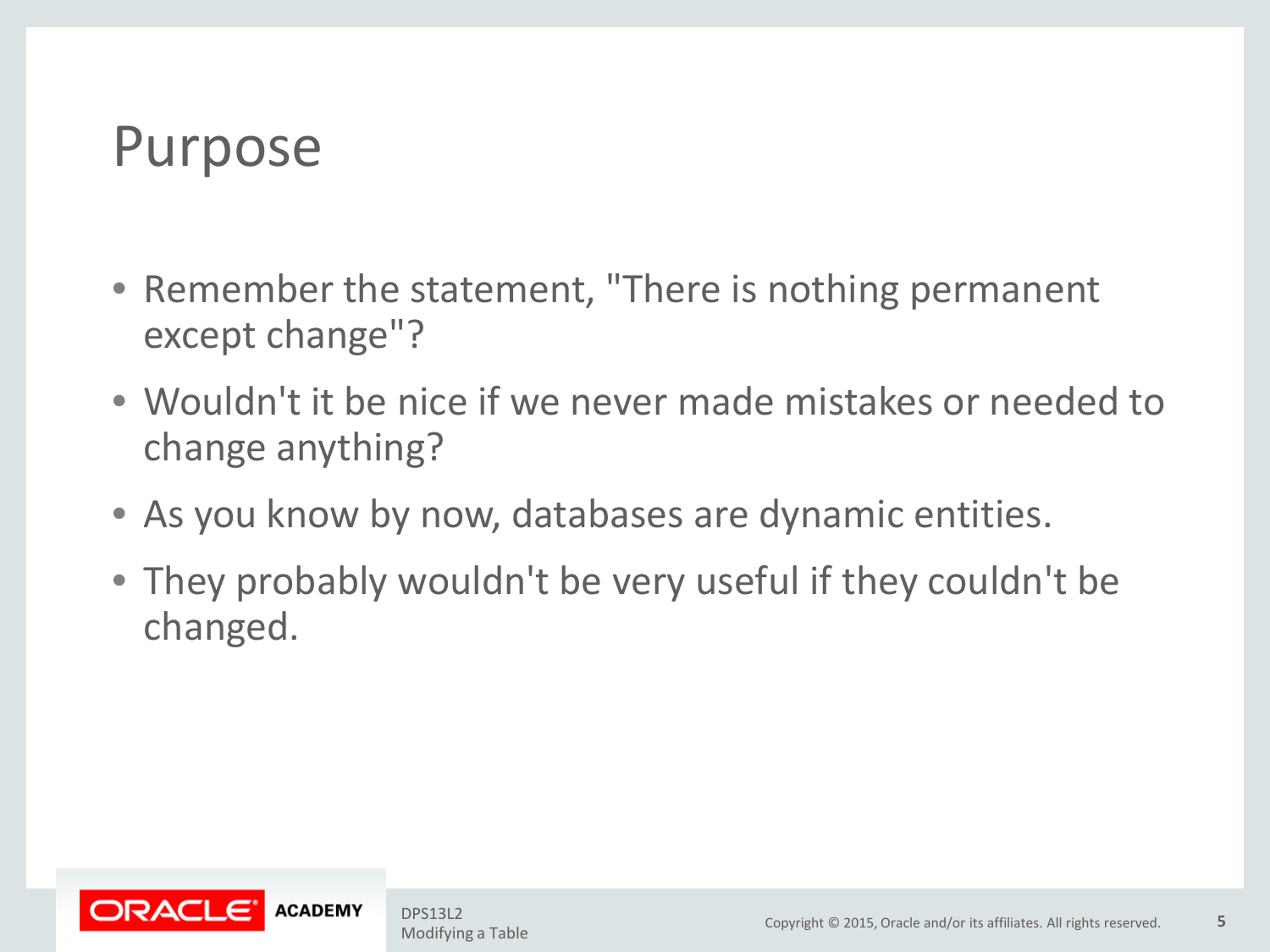#### Purpose

- Up to now, you've created tables and made changes to the row data inside tables, but how do you make changes to the tables themselves?
- This lesson presents the DDL commands that are used to alter, rename, empty, or simply eliminate a table altogether.

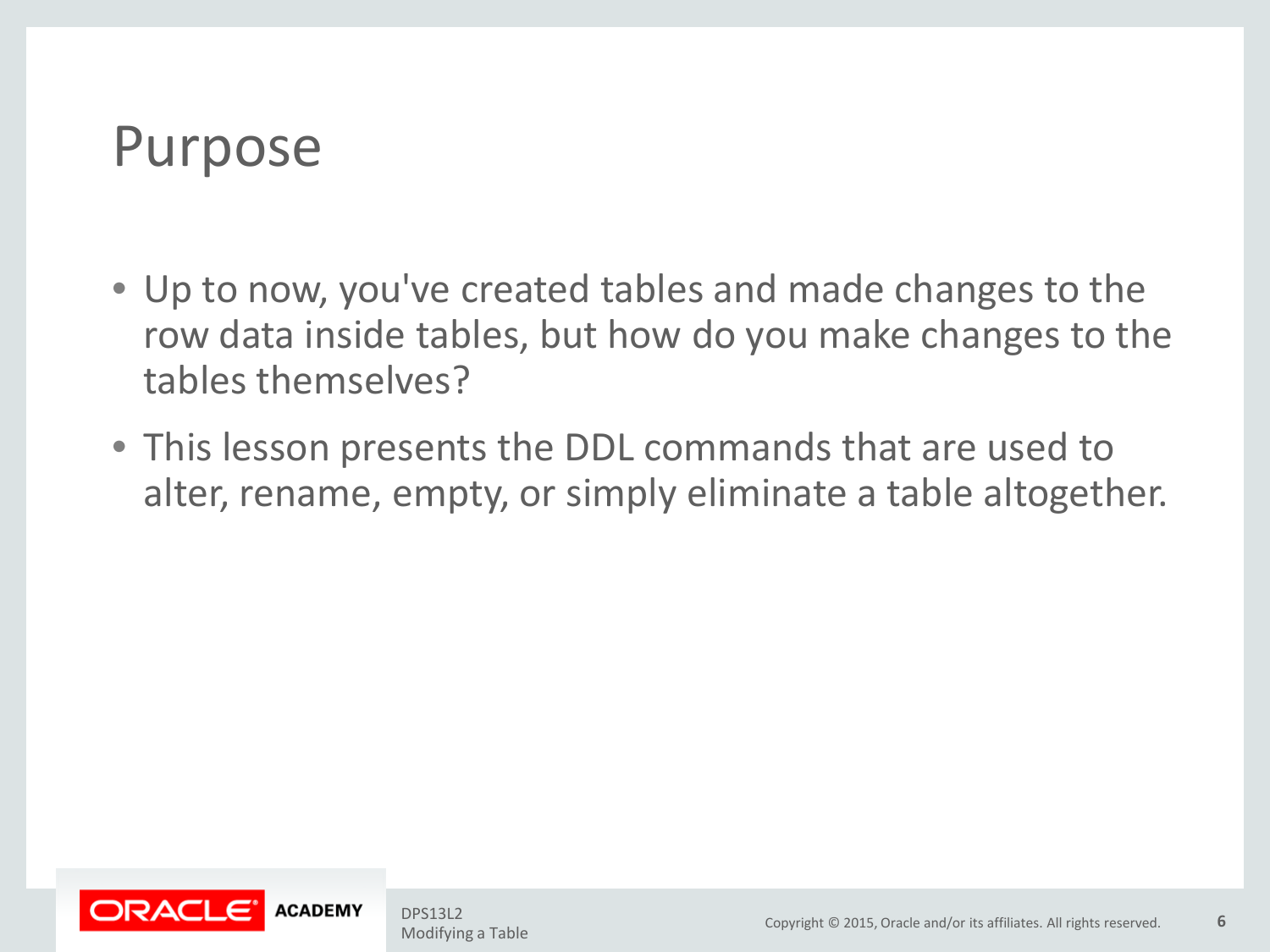# ALTER TABLE

- ALTER TABLE statements are used to:
	- Add a new column
	- Modify an existing column
	- Define a DEFAULT value for a column
	- Drop a column
- You can add or modify a column in a table, but you cannot specify where the column appears.

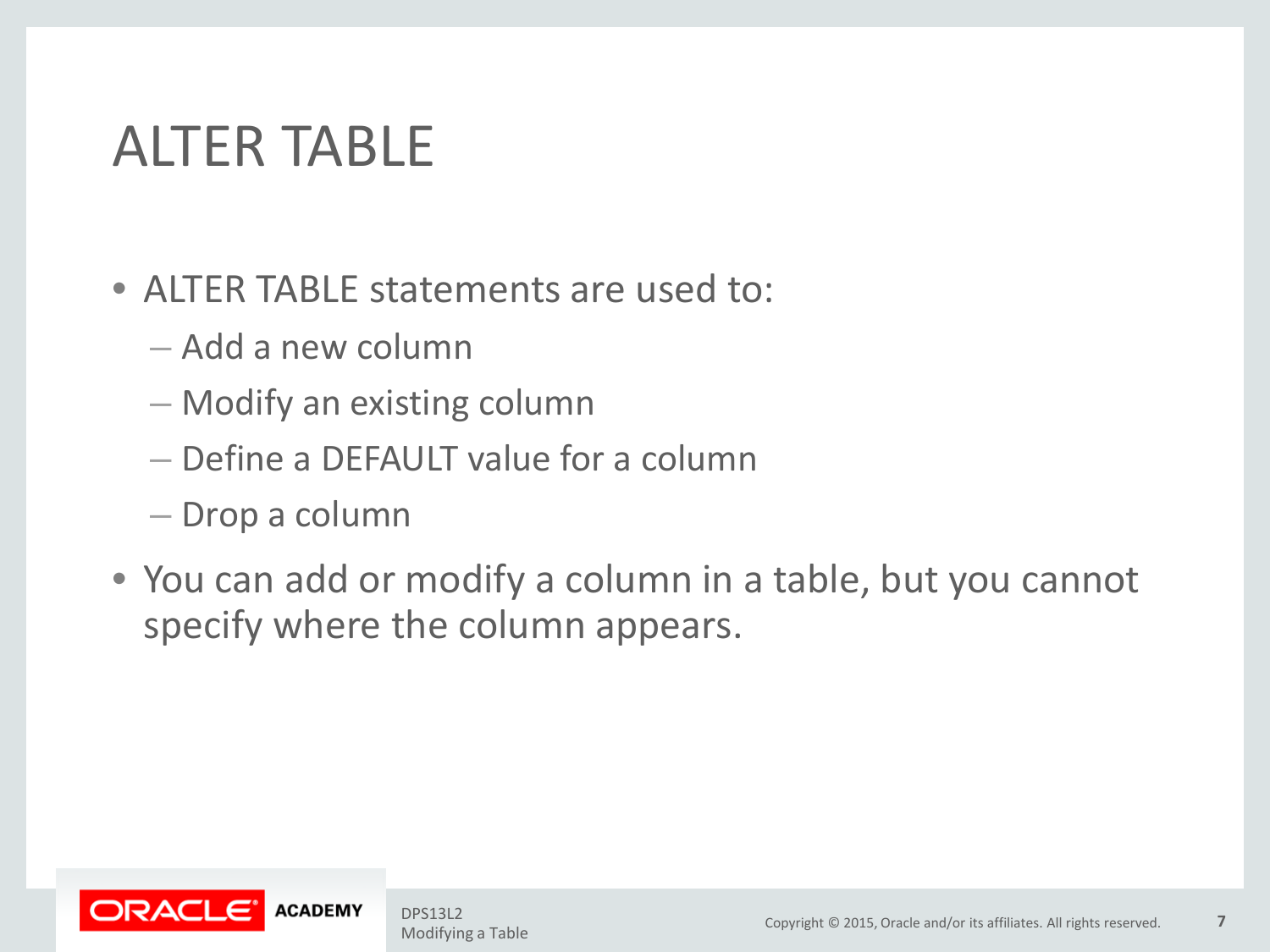# ALTER TABLE

- A newly added column always becomes the last column of the table.
- Also, if a table already has rows of data and you add a new column to the table, the new column is initially null for all of the pre-existing the rows.

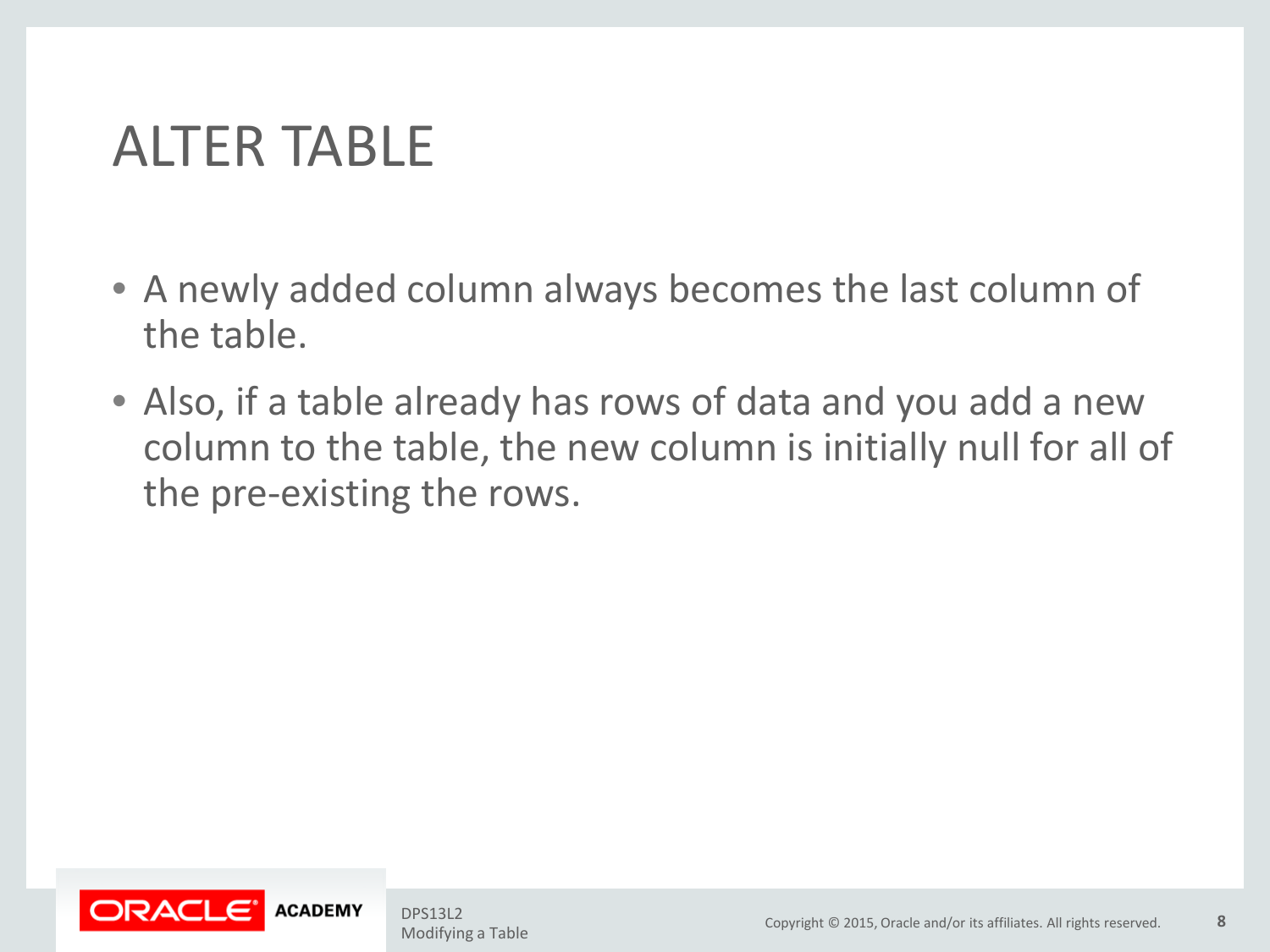# ALTER TABLE: Adding a Column

#### • To add a new column, use the SQL syntax shown:

ALTER TABLE tablename ADD (column name data type [DEFAULT expression], column name data type [DEFAULT expression], ...

#### • For example:

ALTER TABLE my\_cd\_collection ADD (release date DATE DEFAULT SYSDATE);

ALTER TABLE my\_friends ADD (favorite game VARCHAR2(30));

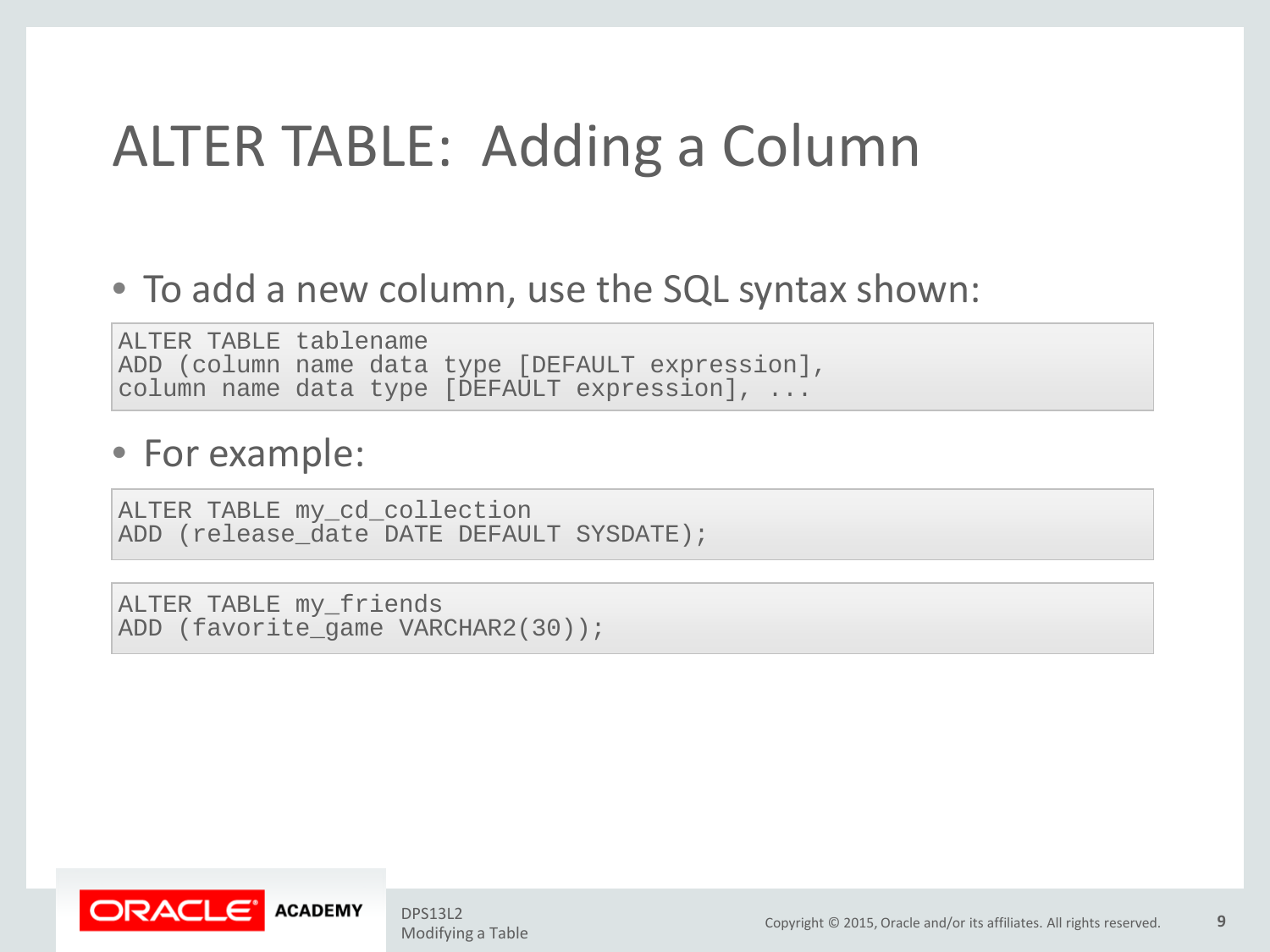# ALTER TABLE: Modifying a Column

- Modifying a column can include changes to a column's data type, size, and DEFAULT value.
- Rules and restrictions when modifying a column are:
	- You can increase the width or precision of a numeric column.
	- You can increase the width of a character column.
	- You can decrease the width of a NUMBER column if the column contains only null values, or if the table has no rows.
	- For VARCHAR types, you can decrease the width down to the largest value contained in the column.

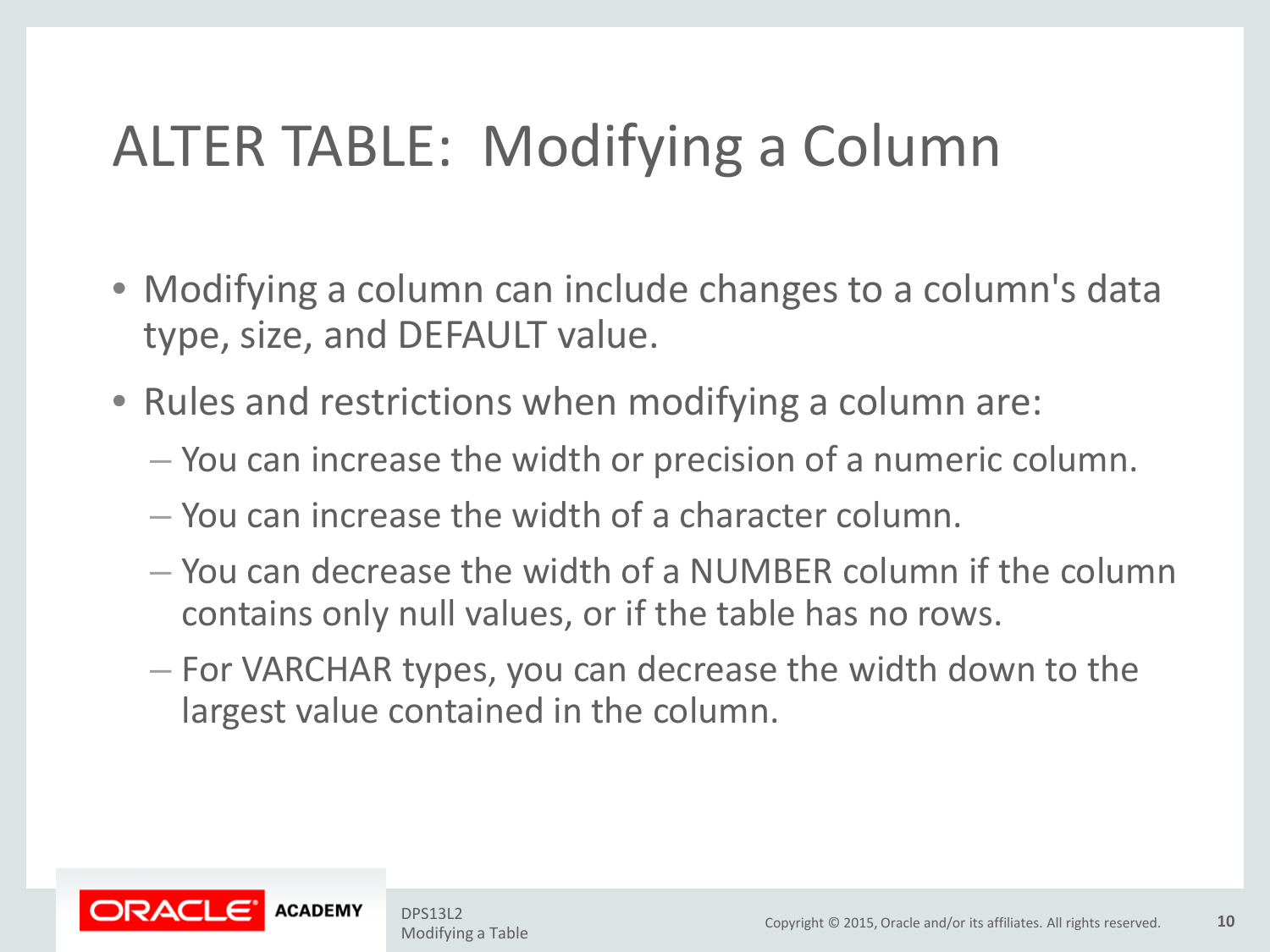# ALTER TABLE: Modifying a Column

- You can change the data type only if the column contains null values.
- You can convert a CHAR column to VARCHAR2 or convert a VARCHAR2 COLUMN to CHAR only if the column contains null values, or if you do not change the size to something smaller than any value in the column.
- A change to the DEFAULT value of a column affects only later insertions to the table.

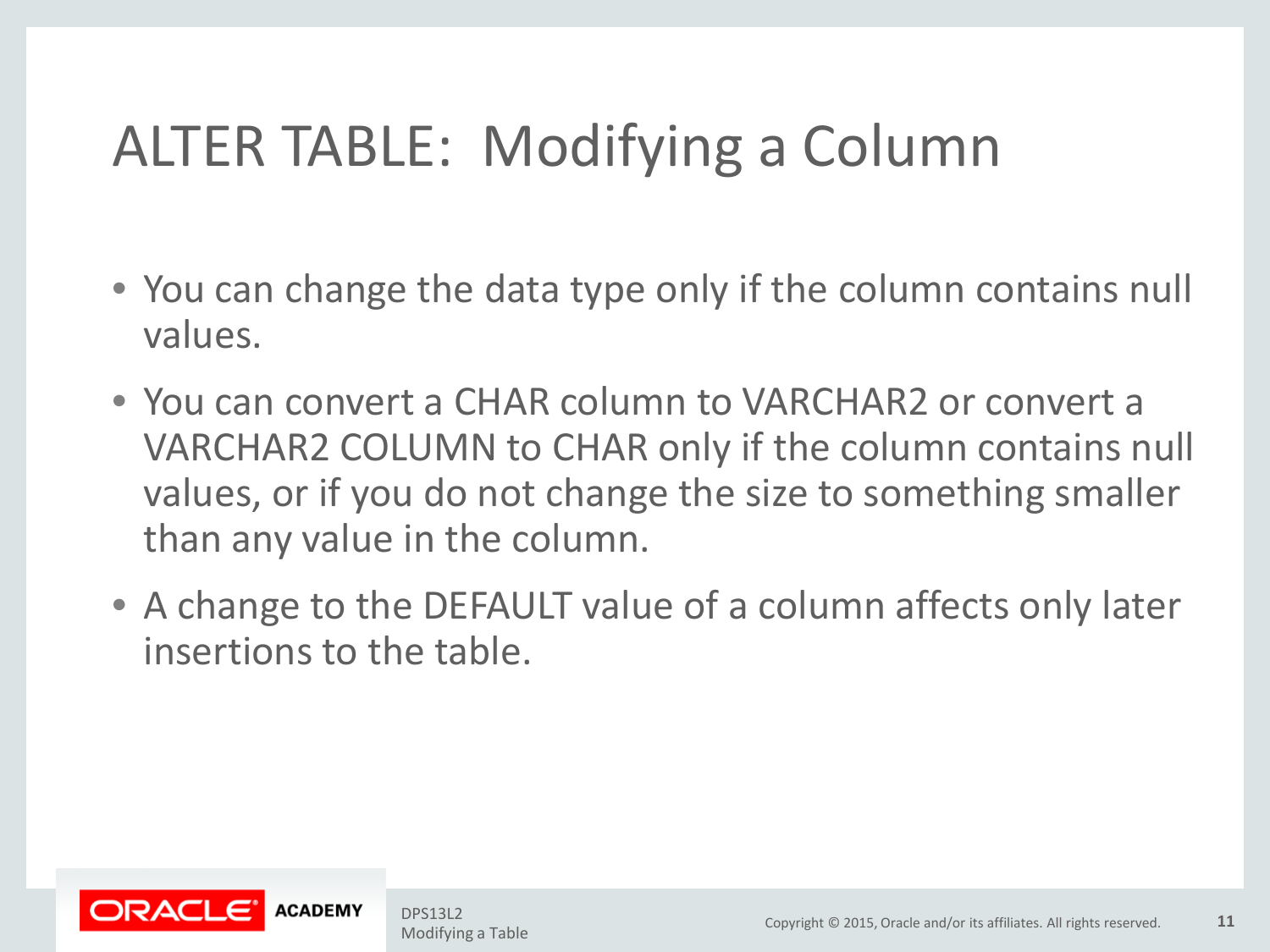### ALTER TABLE: Modifying a Column Example

#### • Example: a table has been created with two columns:

```
CREATE TABLE mod_emp<br>(last_name VARCHAR2(20),<br>salary NUMBER(8,2));
```
• Which of these modification would be allowed, and which would not? (Consider your answers both with and without rows of data in the table.)

| ALTER TABLE mod_emp | MODIFY (last name VARCHAR2(30));        |
|---------------------|-----------------------------------------|
| ALTER TABLE mod emp | MODIFY (last name VARCHAR2(10));        |
| ALTER TABLE mod emp | MODIFY (salary NUMBER(10,2));           |
| ALTER TABLE mod emp | MODIFY (salary NUMBER(8,2) DEFAULT 50); |

#### **ACADEMY**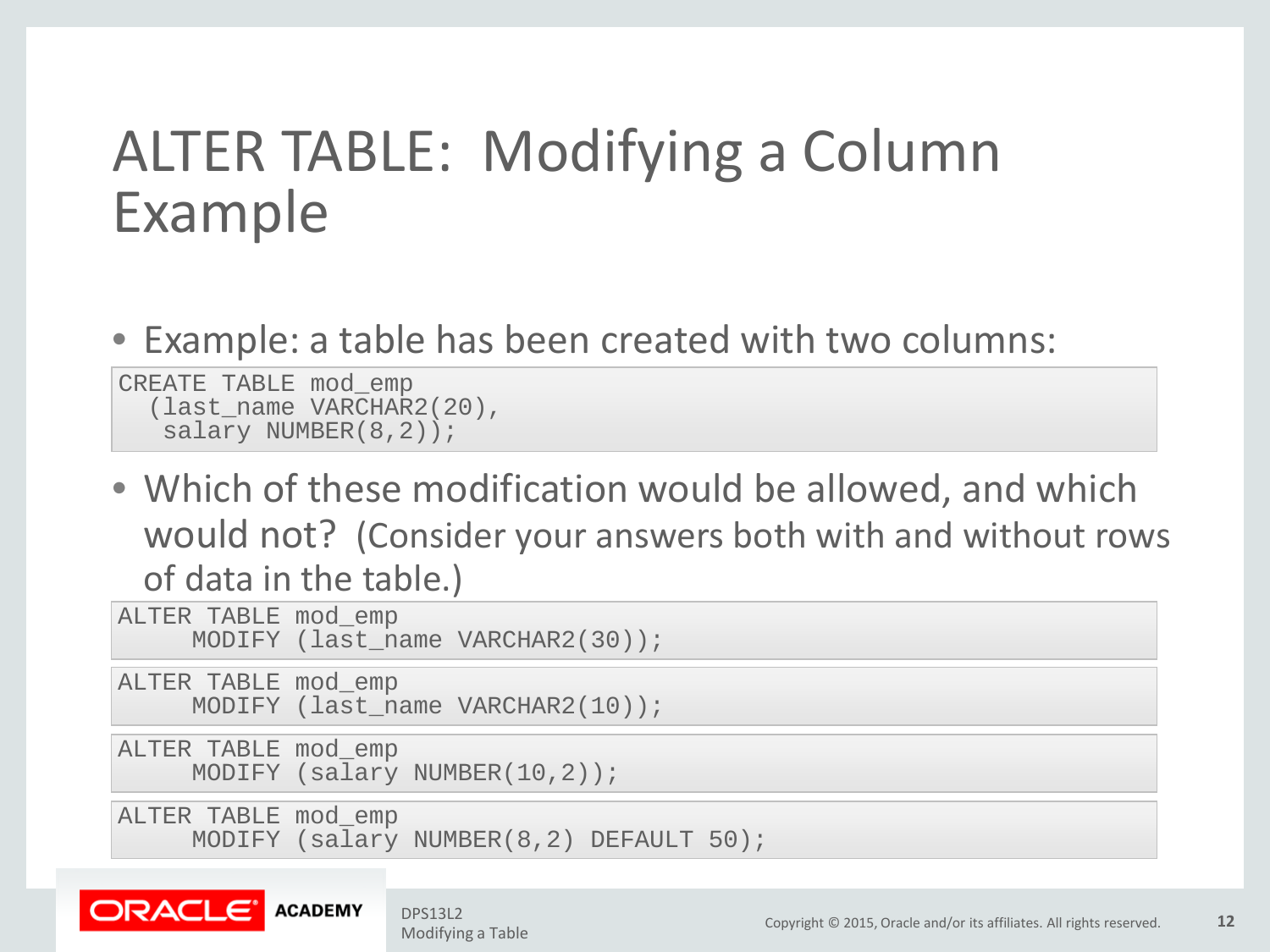### ALTER TABLE: Modifying a Column Example

ALTER TABLE mod\_emp<br>MODIFY (last\_name VARCHAR2(30));

• Would be permitted only if columns were empty, or the largest name was 10 or less characters

ALTER TABLE mod\_emp<br>MODIFY (last\_name VARCHAR2(10));

• Would be permitted with or without data as column width increased.

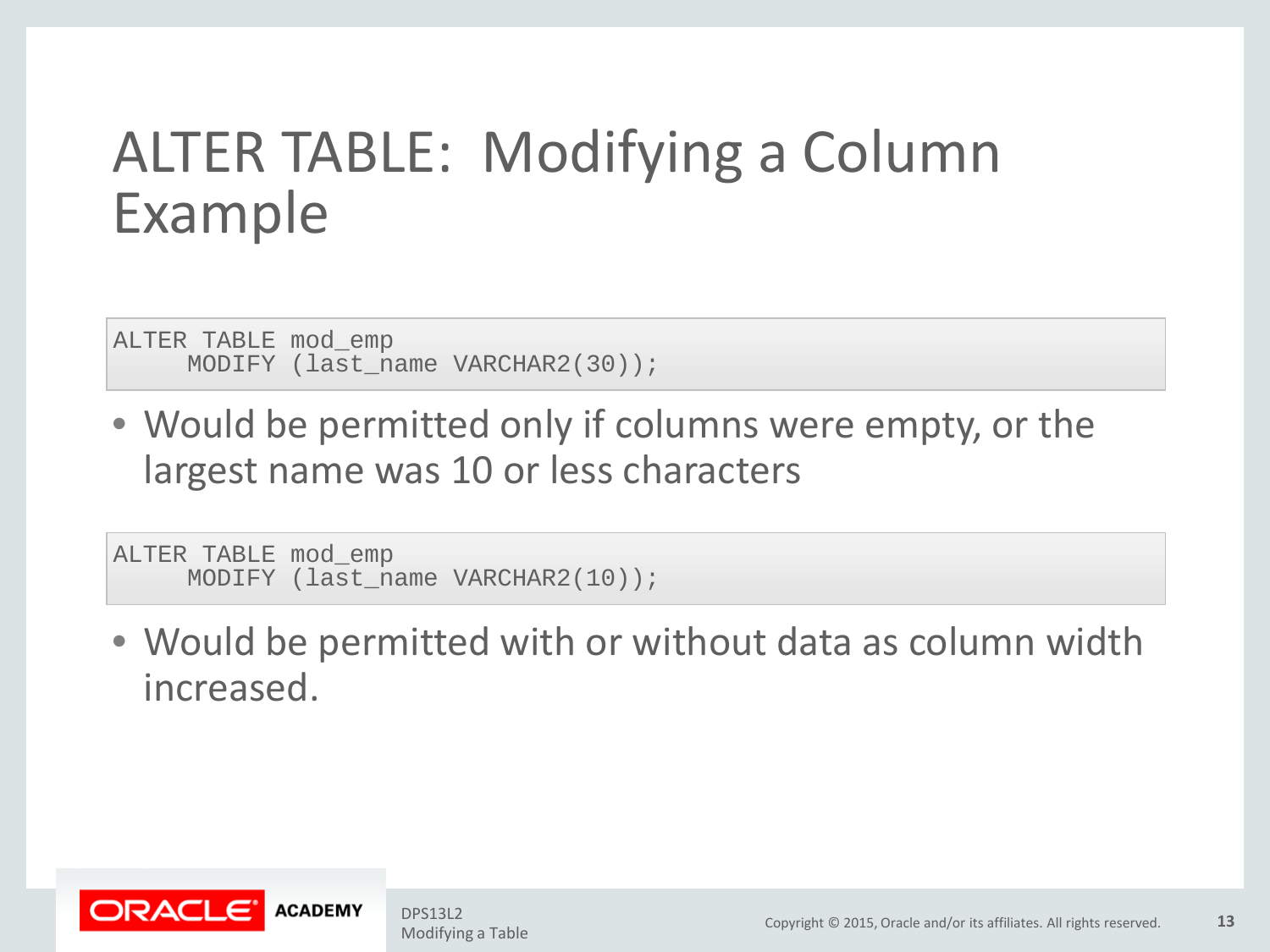### ALTER TABLE: Modifying a Column Example

ALTER TABLE mod\_emp<br>MODIFY (salary NUMBER(10,2));

• Would be permitted with or without data as column precision increased.

ALTER TABLE mod\_emp<br>MODIFY (salary NUMBER(8,2) DEFAULT 50);

• Would be permitted with or without data as only a DEFAULT value added.

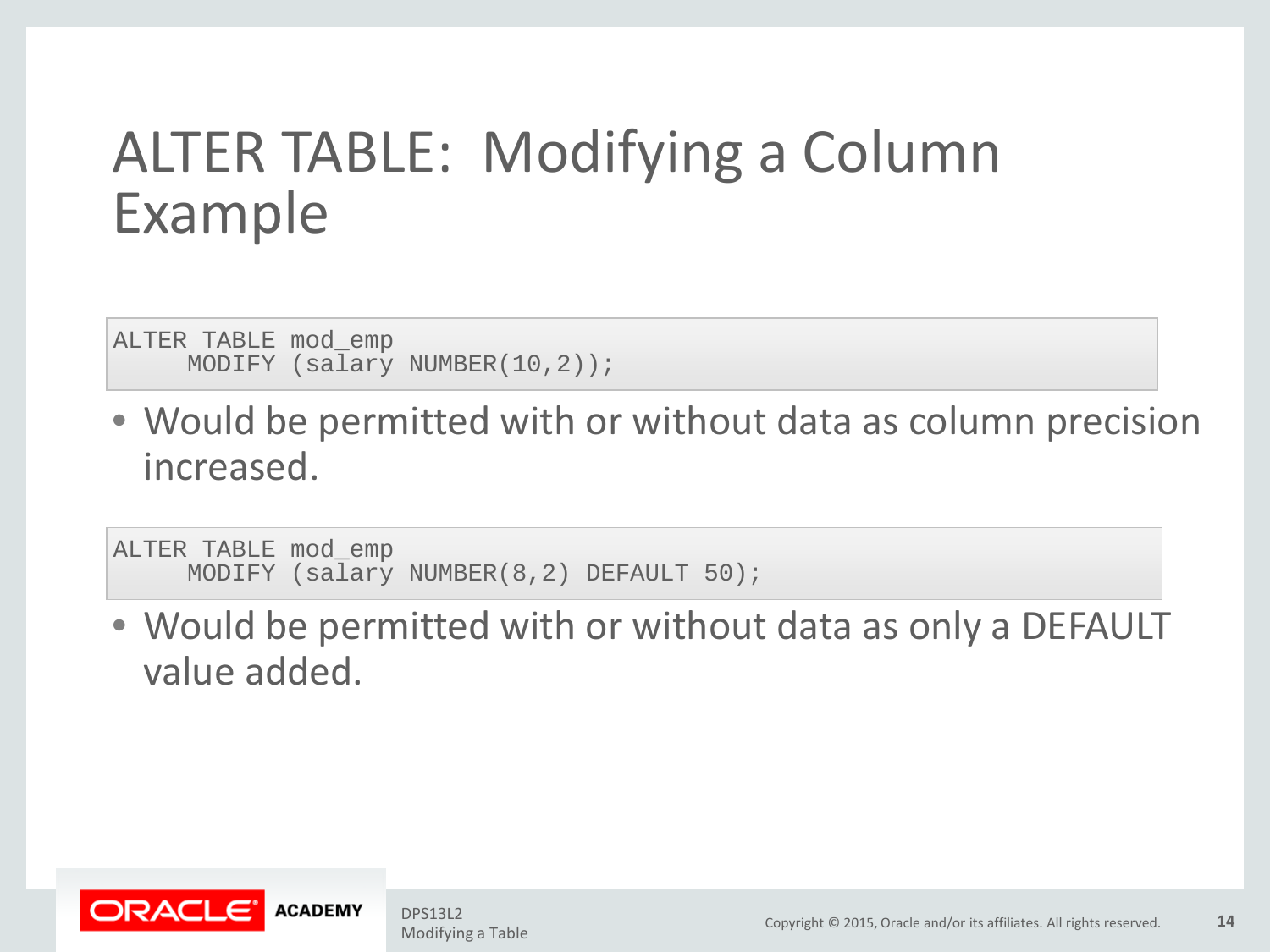# ALTER TABLE: Dropping a Column

- When dropping a column the following rules apply:
	- A column containing data may be dropped.
	- Only one column can be dropped at a time.
	- You can't drop all of the columns in a table; at least one column must remain.
	- Once a column is dropped, the data values in it cannot be recovered.

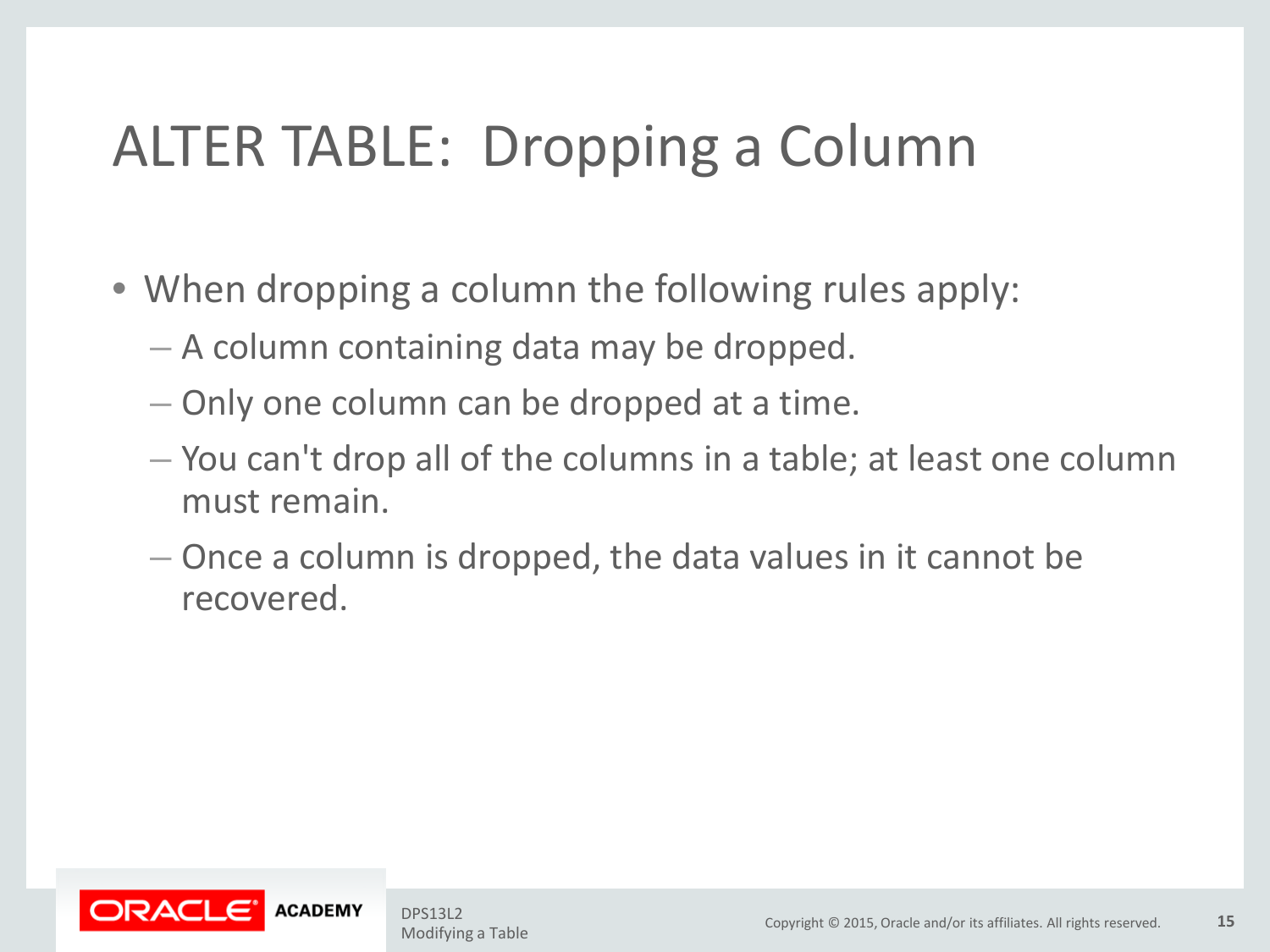# ALTER TABLE: Dropping a Column

#### • SQL Syntax:

ALTER TABLE tablename DROP COLUMN column name;

#### • For Example:

ALTER TABLE my\_cd\_collection DROP COLUMN release\_date;

ALTER TABLE my\_friends DROP COLUMN favorite game;

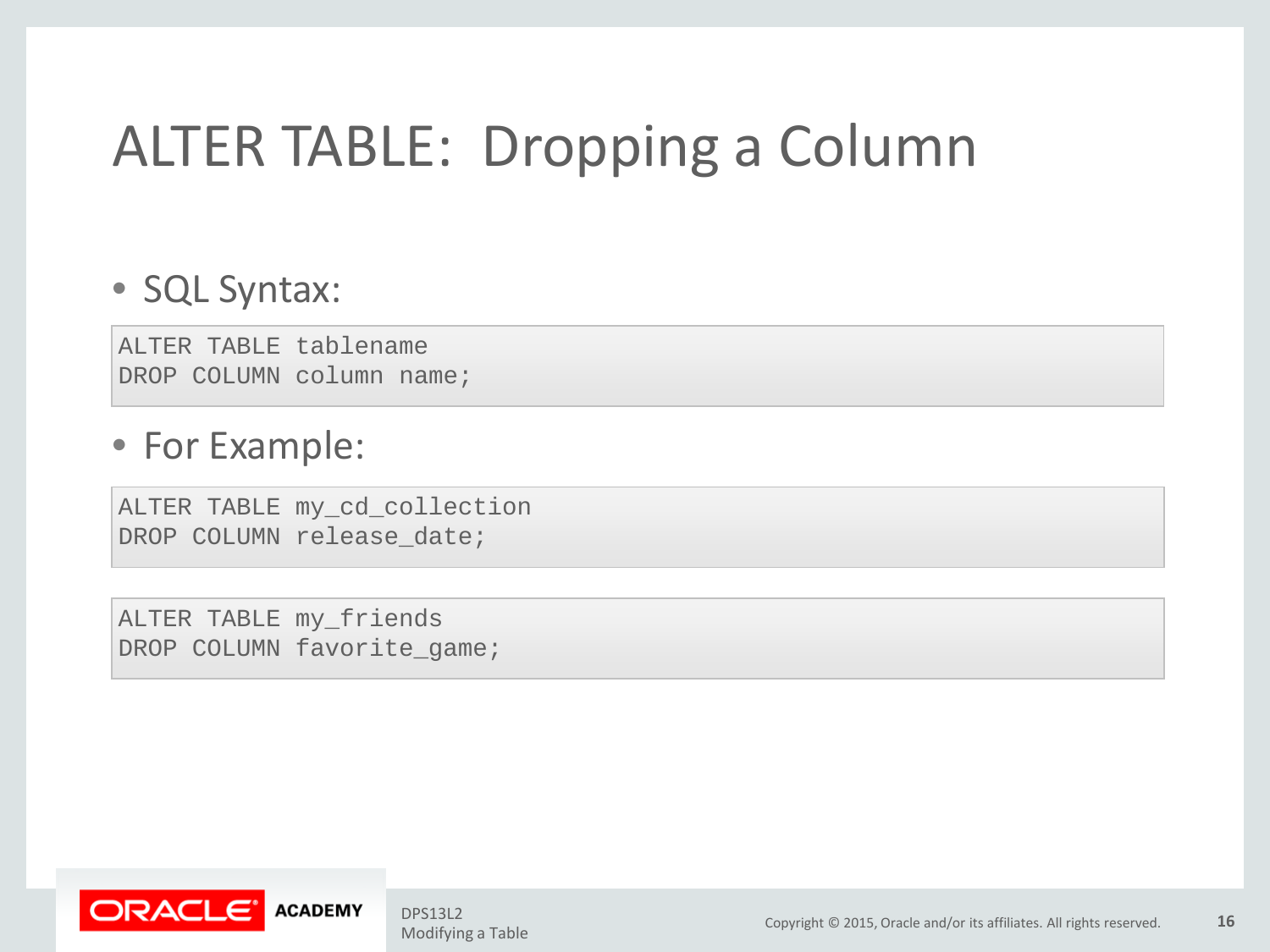# SET UNUSED Columns

- Dropping a column from a large table can take a long time.
- A quicker alternative is to mark the column as unusable.
- The column values remain in the database but cannot be accessed in any way, so the effect is the same as dropping the column.
- In fact, you could add a new column to the database with the same name as the unused column.
- The unused columns are there, but invisible!
- Syntax:

ALTER TABLE tablename SET UNUSED (column name);

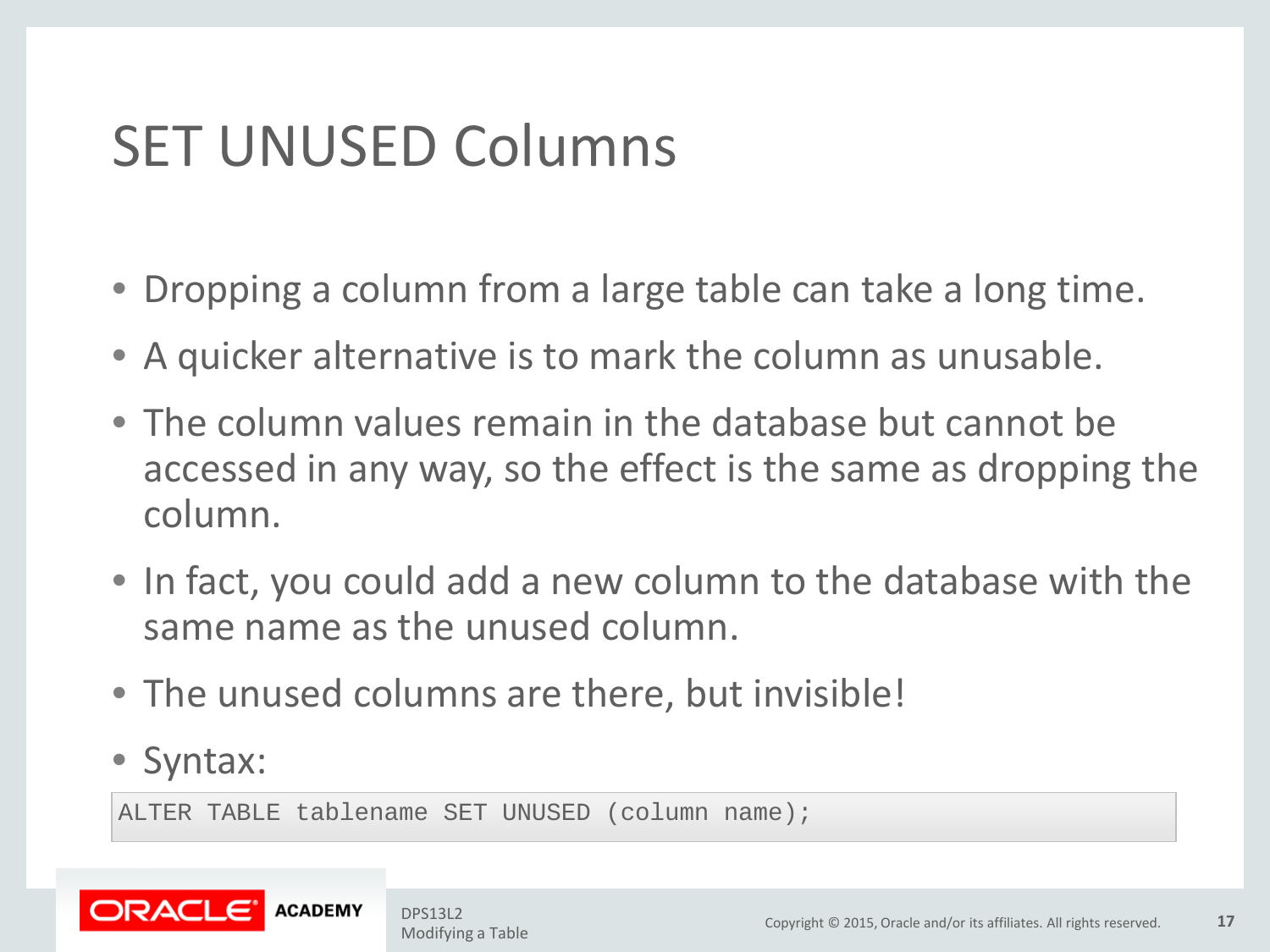# SET UNUSED Columns Example

#### • Example:

ALTER TABLE copy\_employees SET UNUSED (email);

- DROP UNUSED COLUMNS removes all columns currently marked as unused.
- You use this statement when you want to reclaim the extra disk space from unused columns in a table.

#### • Example:

ALTER TABLE copy\_employees DROP UNUSED COLUMNS;

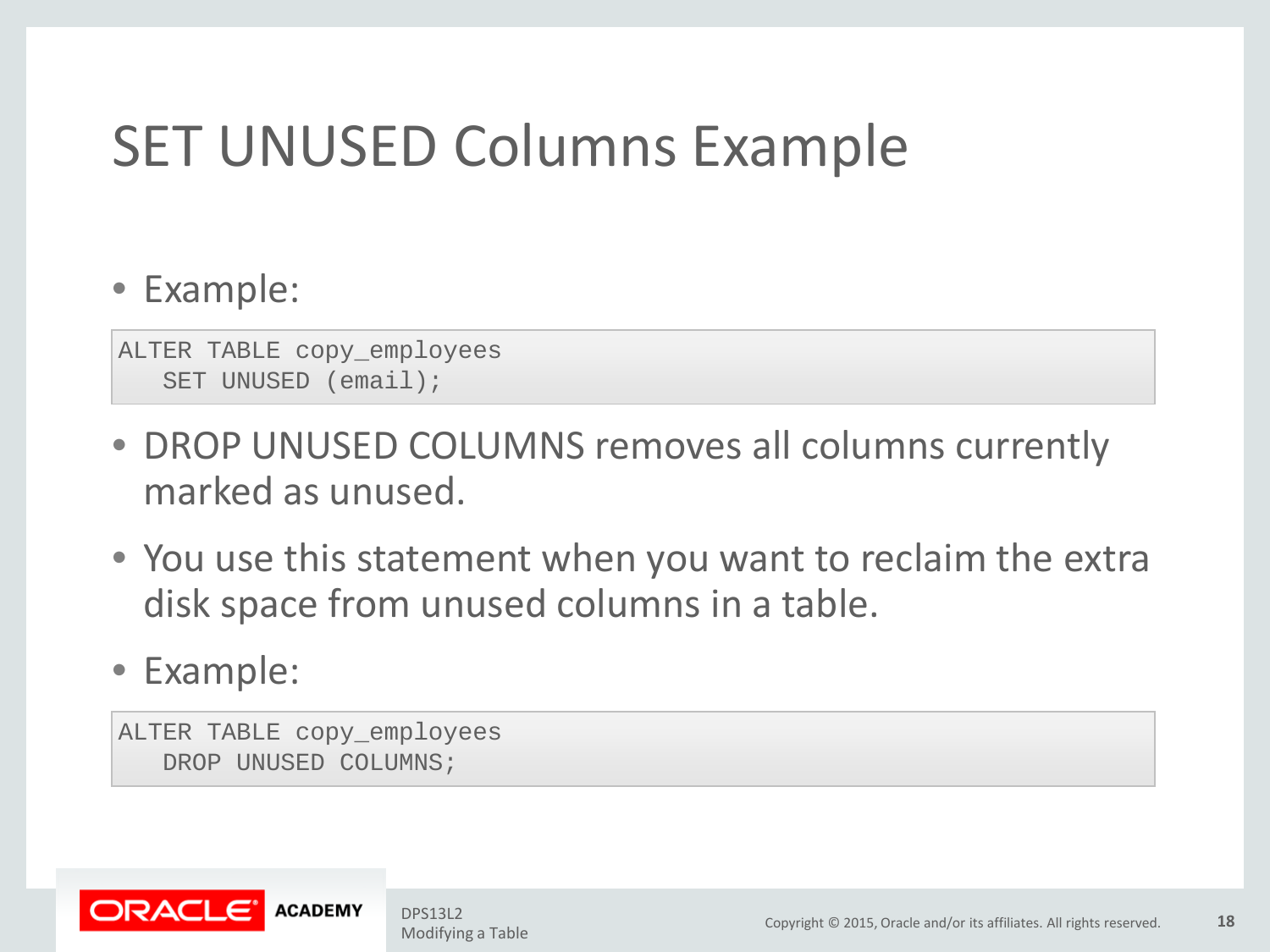### ALTER TABLE Summarized

#### • This cart summarizes the uses of the ALTER TABLE command:

| <b>Syntax</b>                                                                                                                      | <b>Outcomes</b>                                                     | <b>Concerns</b>                                                                                                                                                                 |
|------------------------------------------------------------------------------------------------------------------------------------|---------------------------------------------------------------------|---------------------------------------------------------------------------------------------------------------------------------------------------------------------------------|
| <b>ALTER TABLE tablename ADD (column</b><br>name data type [DEFAULT expression],<br>column name data type [DEFAULT<br>expression], | Adds a new column to a<br>table                                     | You cannot specify where the column is to<br>appear in the table. It becomes the last<br>column.                                                                                |
| <b>ALTER TABLE tablename MODIFY</b><br>(column name data type [DEFAULT<br>expression], column name data type,                      | <b>value</b>                                                        | Used to change a column's A change to the default value of a column<br>data type, size, and default affects only subsequent insertions to the<br>ltable.                        |
| <b>ALTER TABLE tablename DROP</b><br>COLUMN column name;                                                                           | Used to drop a column<br>from a table                               | The table must have at least one column<br>remaining in it after it is altered. Once<br>dropped, the column cannot be recovered.                                                |
| <b>ALTER TABLE tablename SET UNUSED</b><br>$ $ (column name);                                                                      | Used to mark one or more<br>columns so they can be<br>dropped later | Does not restore disk space. Columns are<br>treated as if they were dropped.                                                                                                    |
| <b>ALTER TABLE tablename DROP UNUSED</b><br><b>COLUMNS</b>                                                                         | as unused                                                           | Removes from the table all Once set unused, there is no access to the<br>columns currently marked columns; no data displayed using DESCRIBE.<br>Permanent removal; no rollback. |

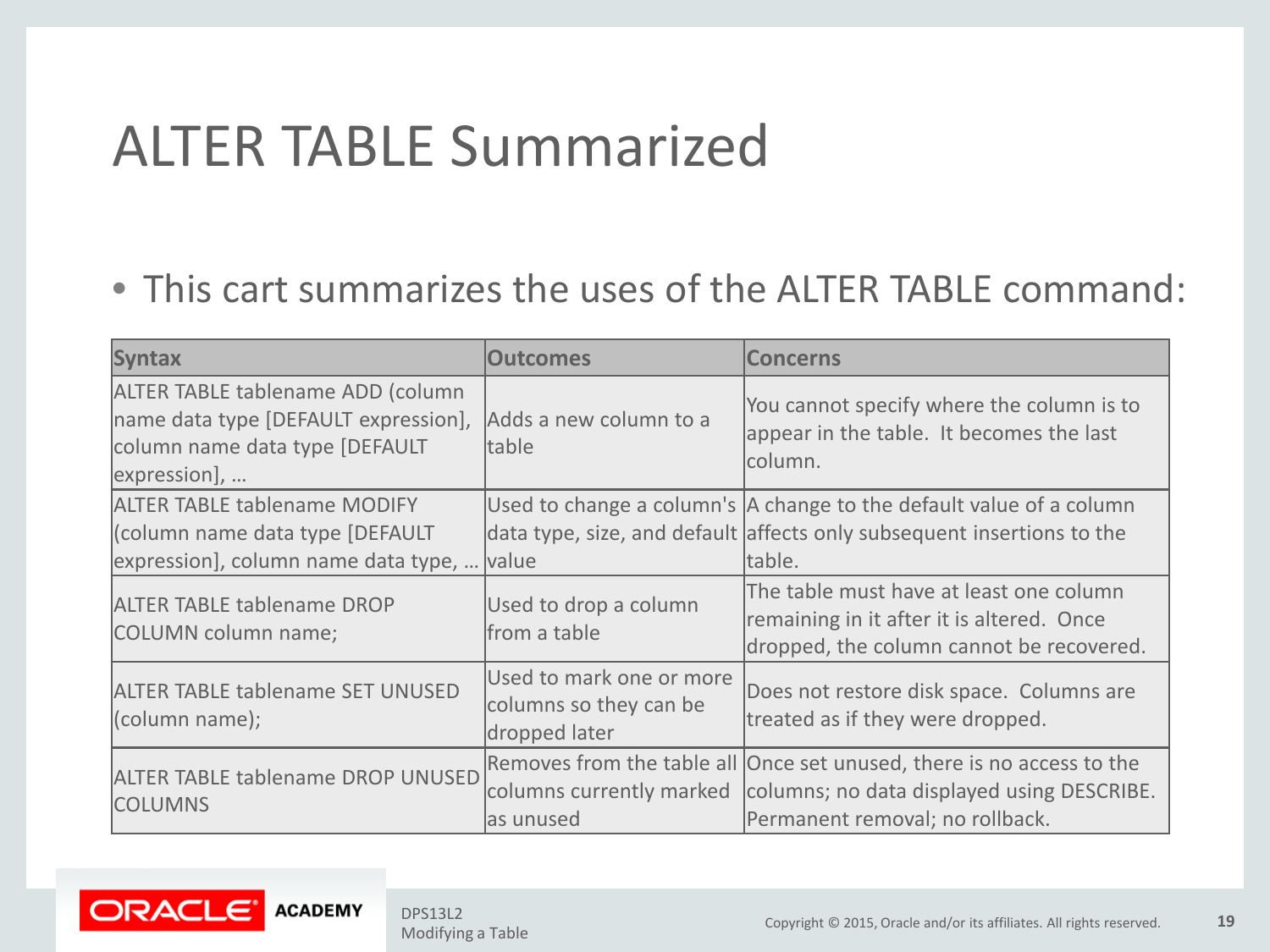### DROP TABLE

- The DROP TABLE statement removes the definition of an Oracle table.
- The database loses all the data in the table and all the indexes associated with it.
- When a DROP TABLE statement is issued:
	- All data is deleted from the table.
	- The table's description is removed from the Data Dictionary.
- The Oracle Server does not question your decision and it drops the table immediately.

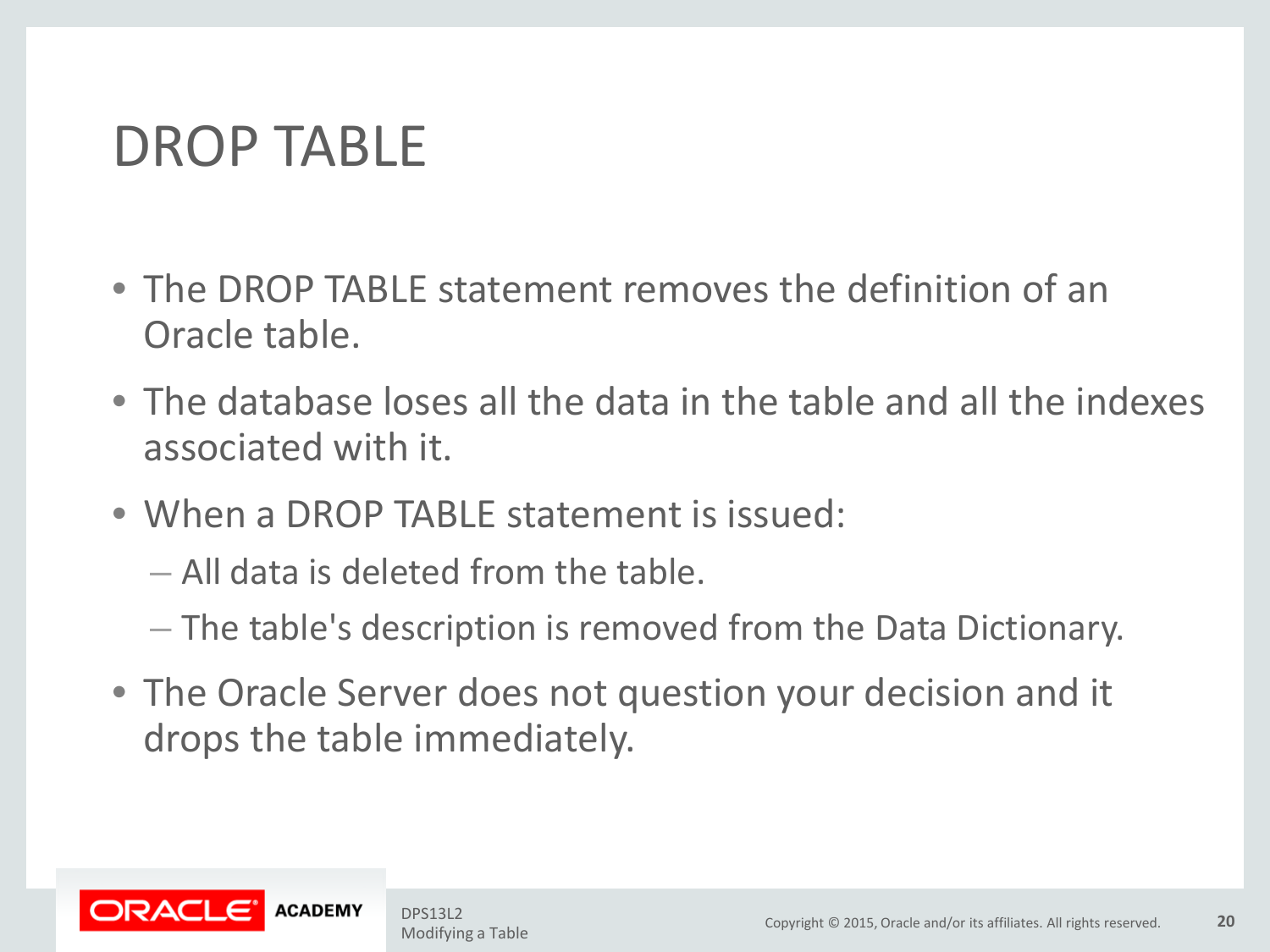### DROP TABLE

- In the next slide, you will see that you may be able to restore a table after it is dropped, but it is not guaranteed.
- Only the creator of the table or a user with DROP ANY TABLE privilege (usually only the DBA) can remove a table.
- Syntax:

DROP TABLE tablename;

#### • Example:

DROP TABLE copy employees;

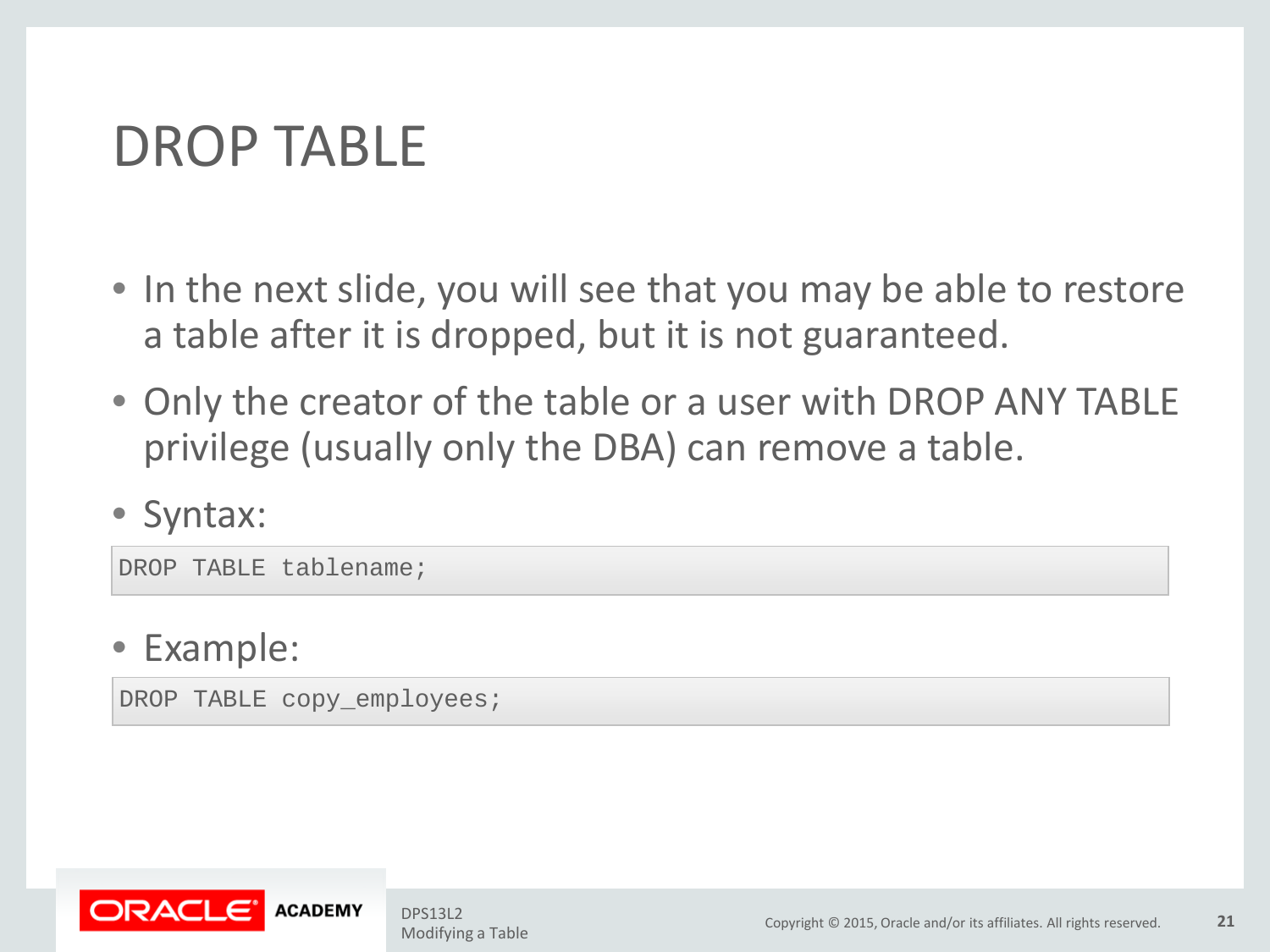- If you drop a table by mistake, you may be able to bring that table and its data back.
- Each database user has his own recycle bin into which dropped objects are moved, and they can be recovered from here with the FLASHBACK TABLE command.
- This command can be used to restore a table, a view, or an index that was dropped in error.
- The Syntax is:

FLASHBACK TABLE tablename TO BEFORE DROP;

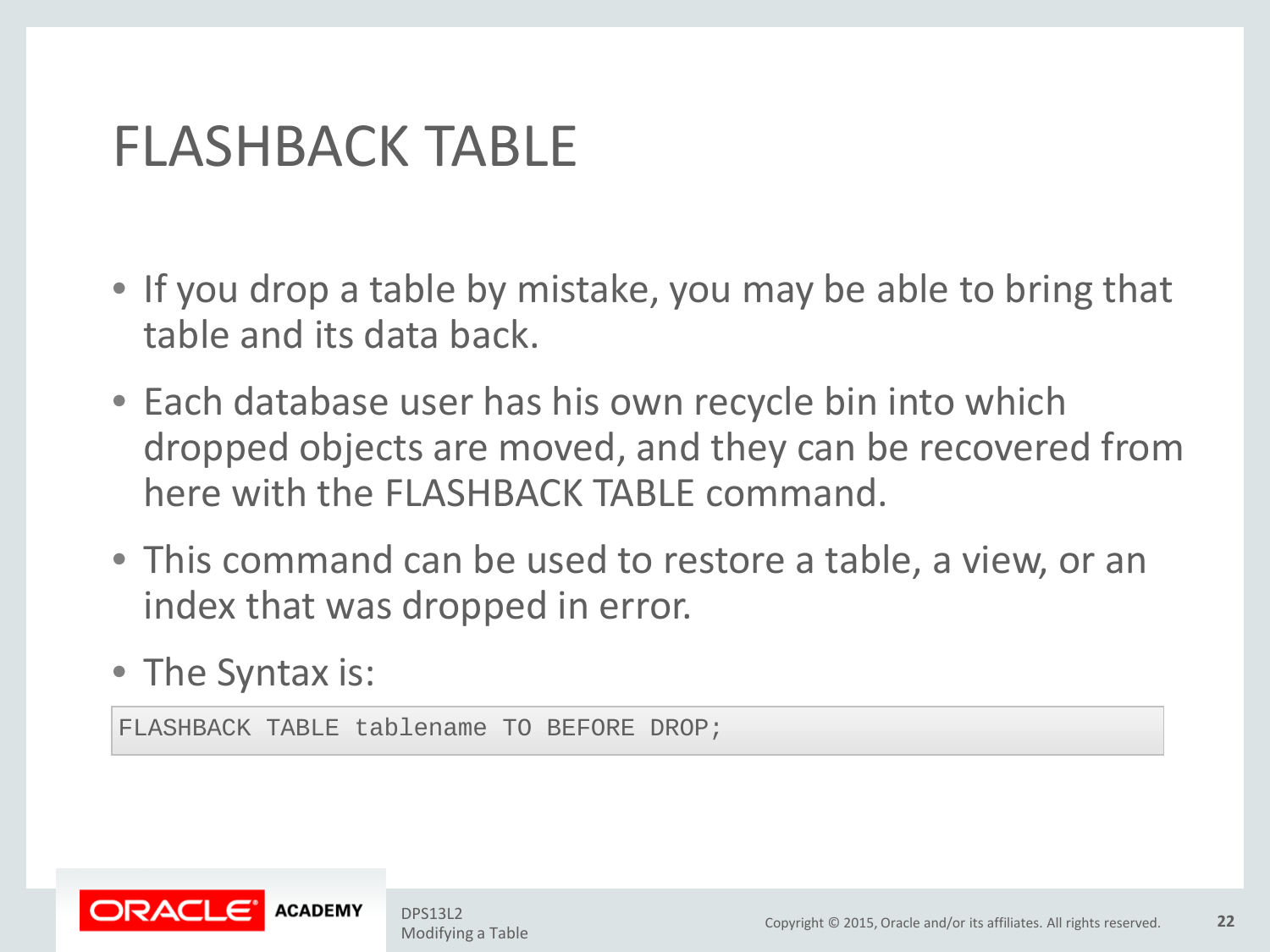• For example, if you drop the EMPLOYEES table in error, you can restore it by simply issuing the command:

FLASHBACK TABLE copy employees TO BEFORE DROP;

- As the owner of a table, you can issue the flashback command, and if the table that you are restoring had any indexes, then these are also restored.
- It is possible to see which objects can be restored by querying the data dictionary view USER\_RECYCLEBIN.



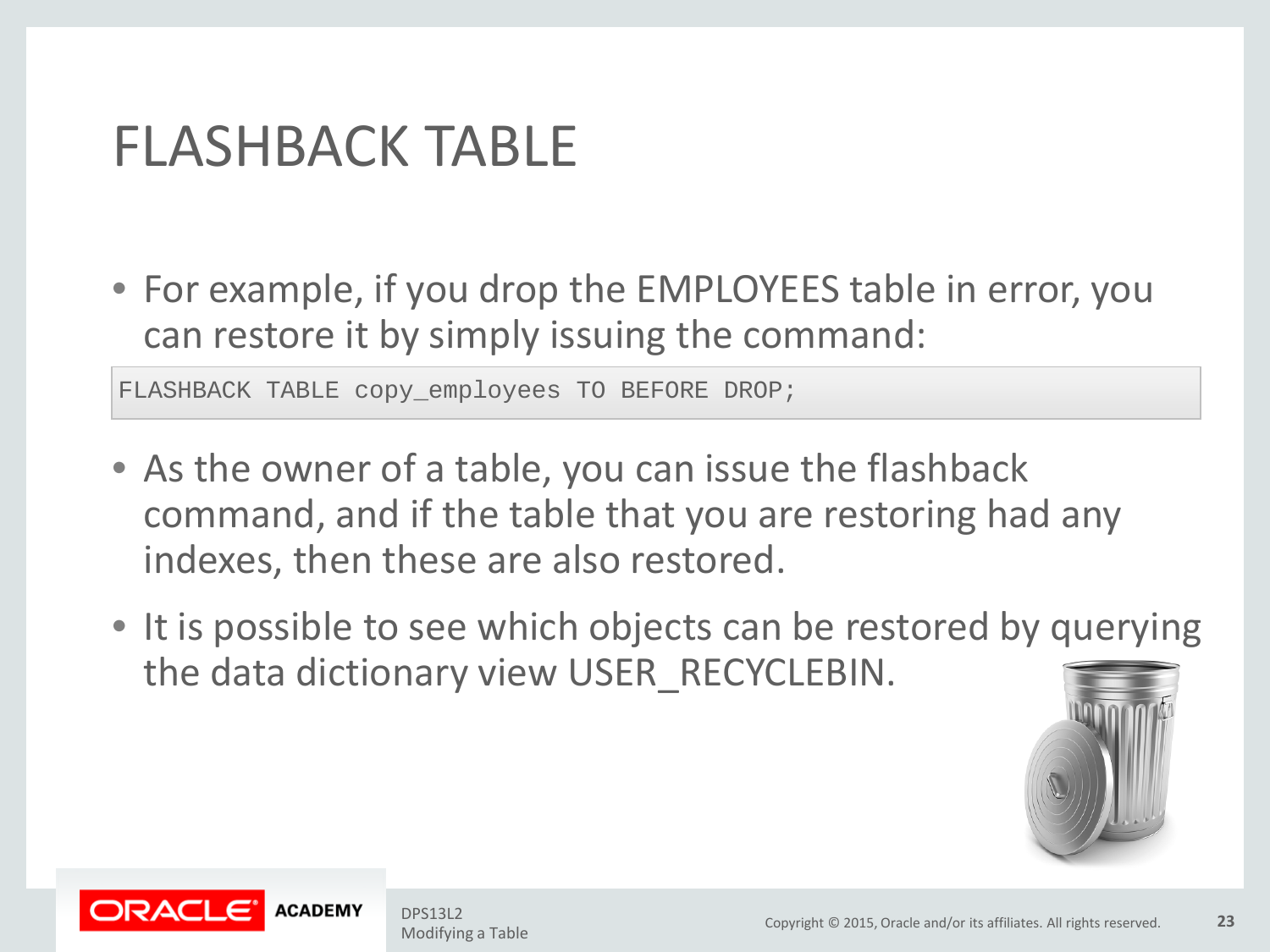• The USER\_RECYCLEBIN view can be queried like all other data dictionary views:

SELECT original\_name, operation, droptime FROM user\_recyclebin

| <b>ORIGINAL NAME</b> | <b>OPERATION</b> | <b>DROPTIME</b>     |
|----------------------|------------------|---------------------|
| <b>EMPLOYEES</b>     | <b>DROP</b>      | 2007-12-05:12.34.24 |
| EMP PK               | <b>DROP</b>      | 2007-12-05:12.34.24 |



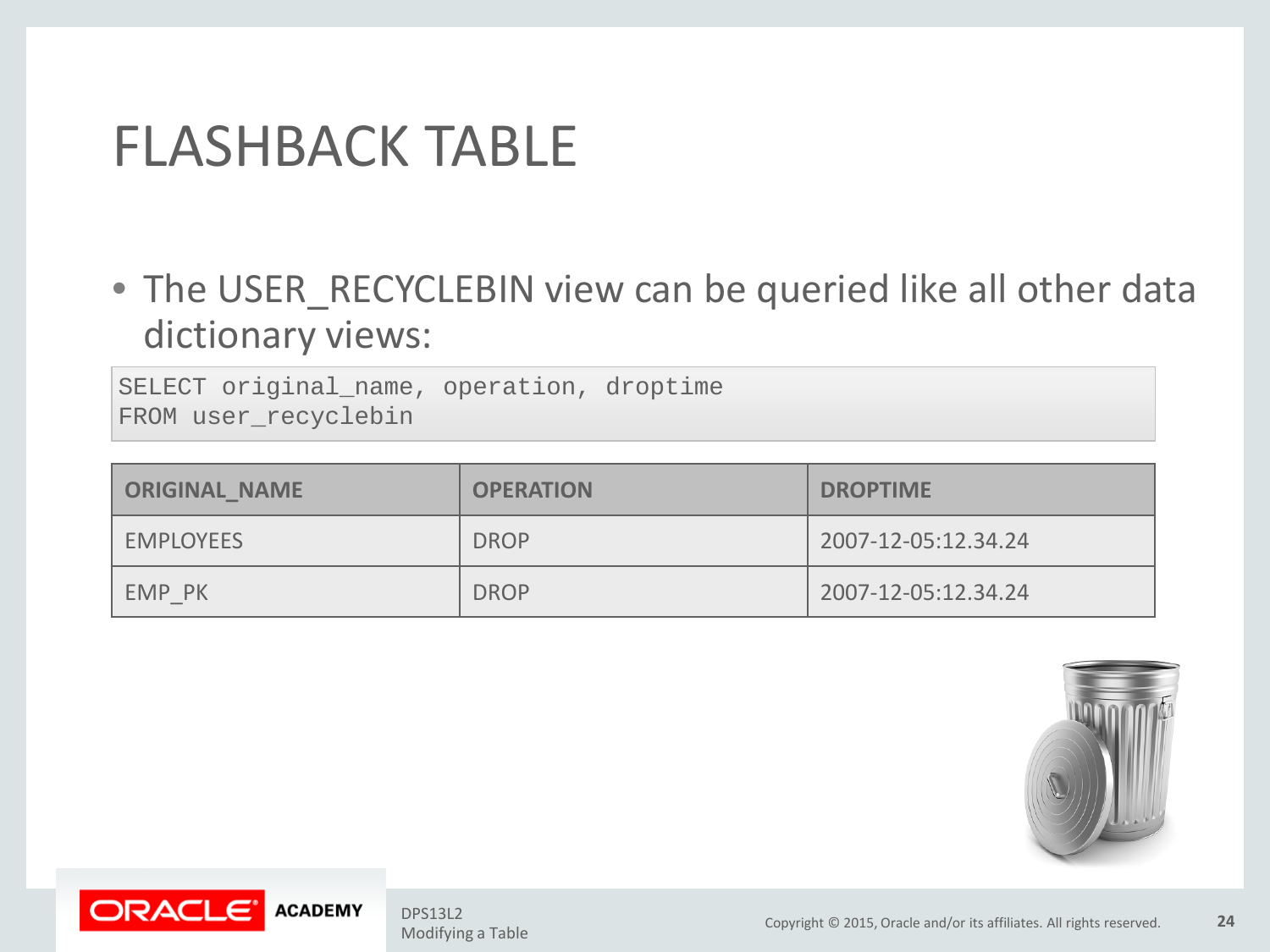- Once a table has been restored by the FLASHBACK TABLE command, it is no longer visible in the USER\_RECYCLEBIN view.
- Any indexes that were dropped with the original table will also be restored.
- It may be necessary (for security reasons) to completely drop a table, bypassing the recycle bin.
- This can be done by adding the keyword PURGE.

DROP TABLE copy\_employees PURGE;

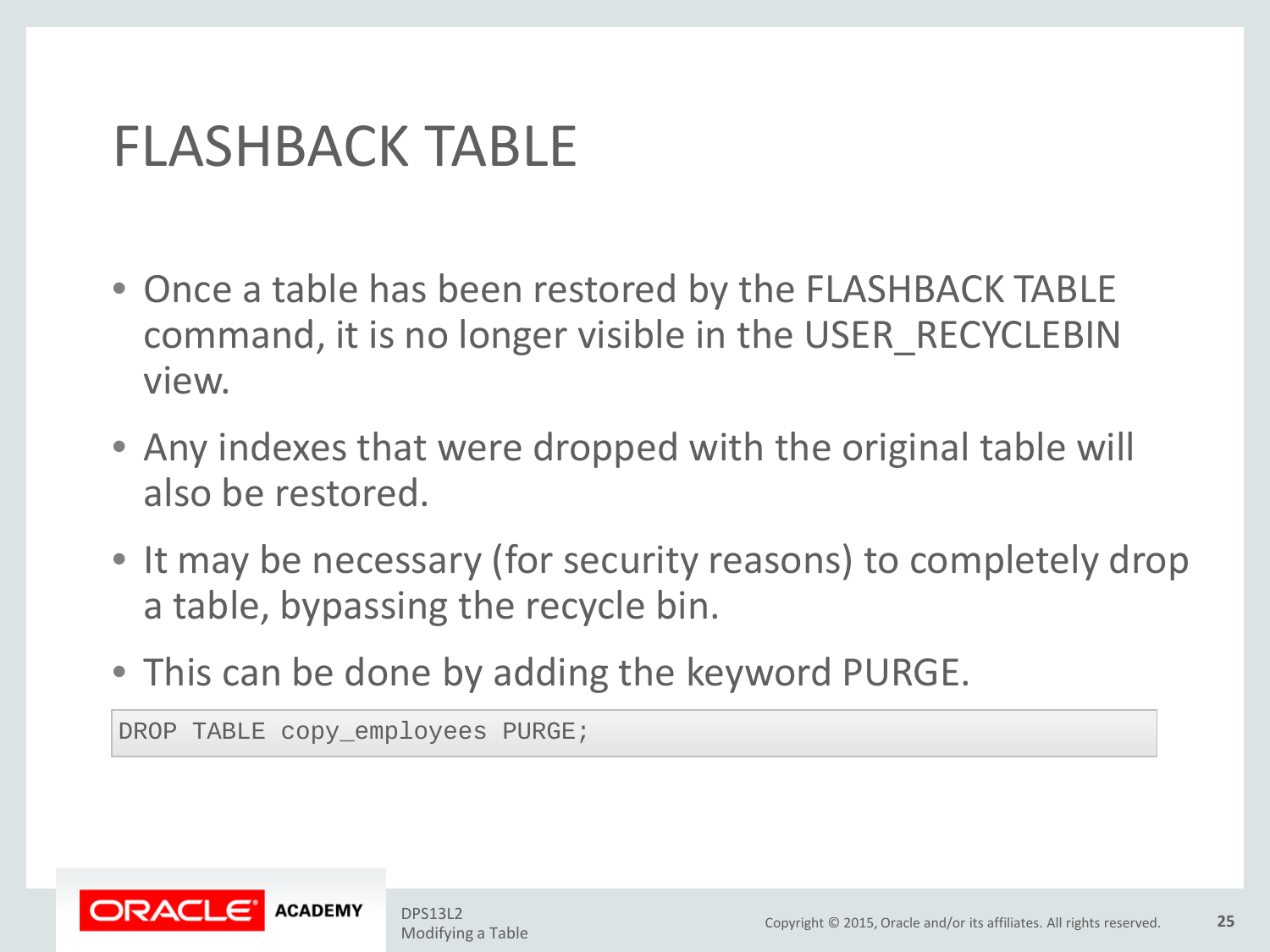#### RENAME

- To change the name of a table, use the RENAME statement.
- This can be done only by the owner of the object or by the DBA.
- Syntax:

RENAME old name to new name;

#### • Example:

RENAME my\_cd\_collection TO my\_music;

• We will see later that we can rename other types of objects such as views, sequences, and synonyms.

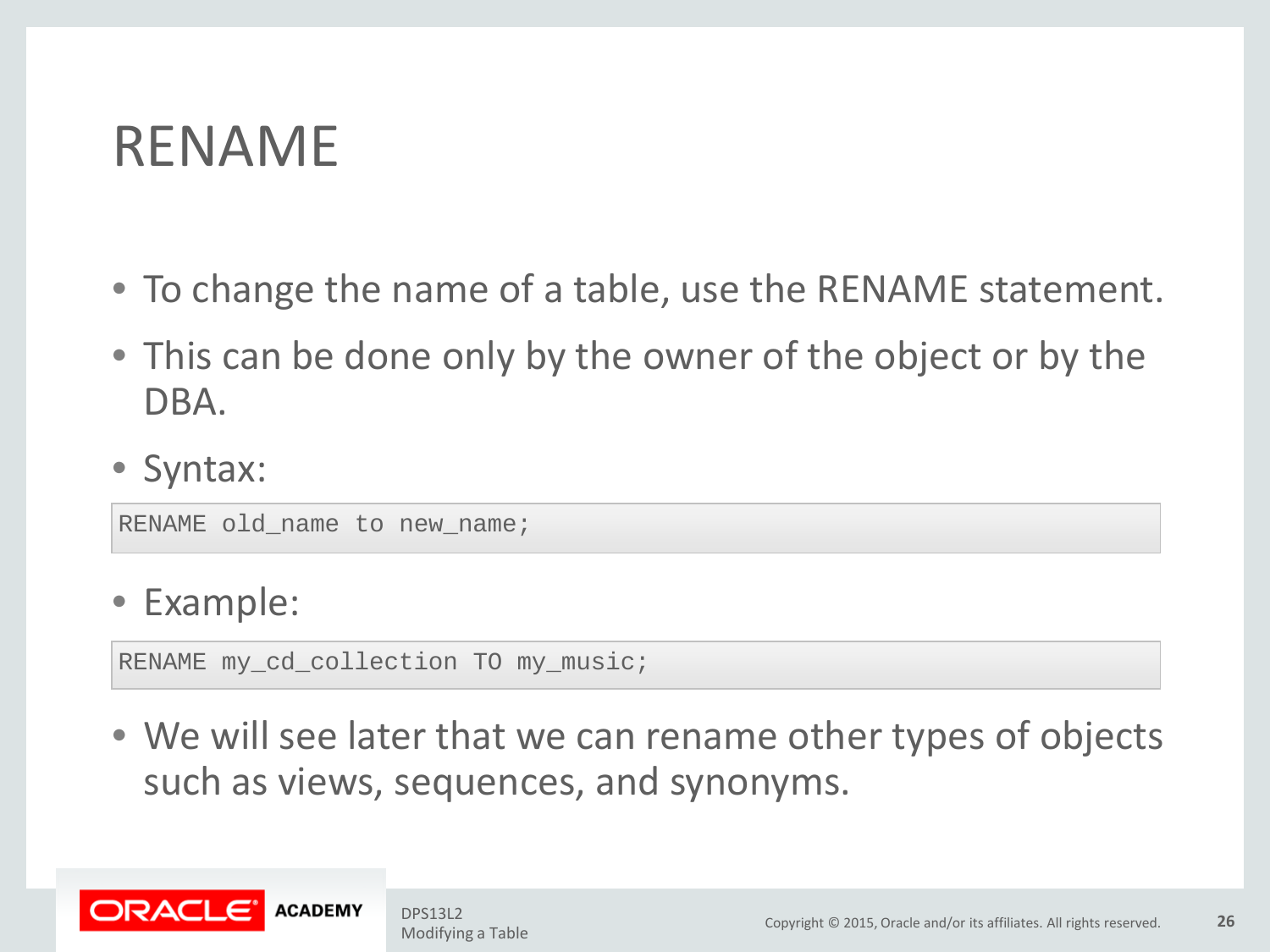### **TRUNCATE**

- Truncating a table removes all rows from a table and releases the storage space used by that table.
- When using the TRUNCATE TABLE statement:
	- You cannot roll back row removal.
	- You must be the owner of the table or have been given DROP ANY TABLE system privileges.

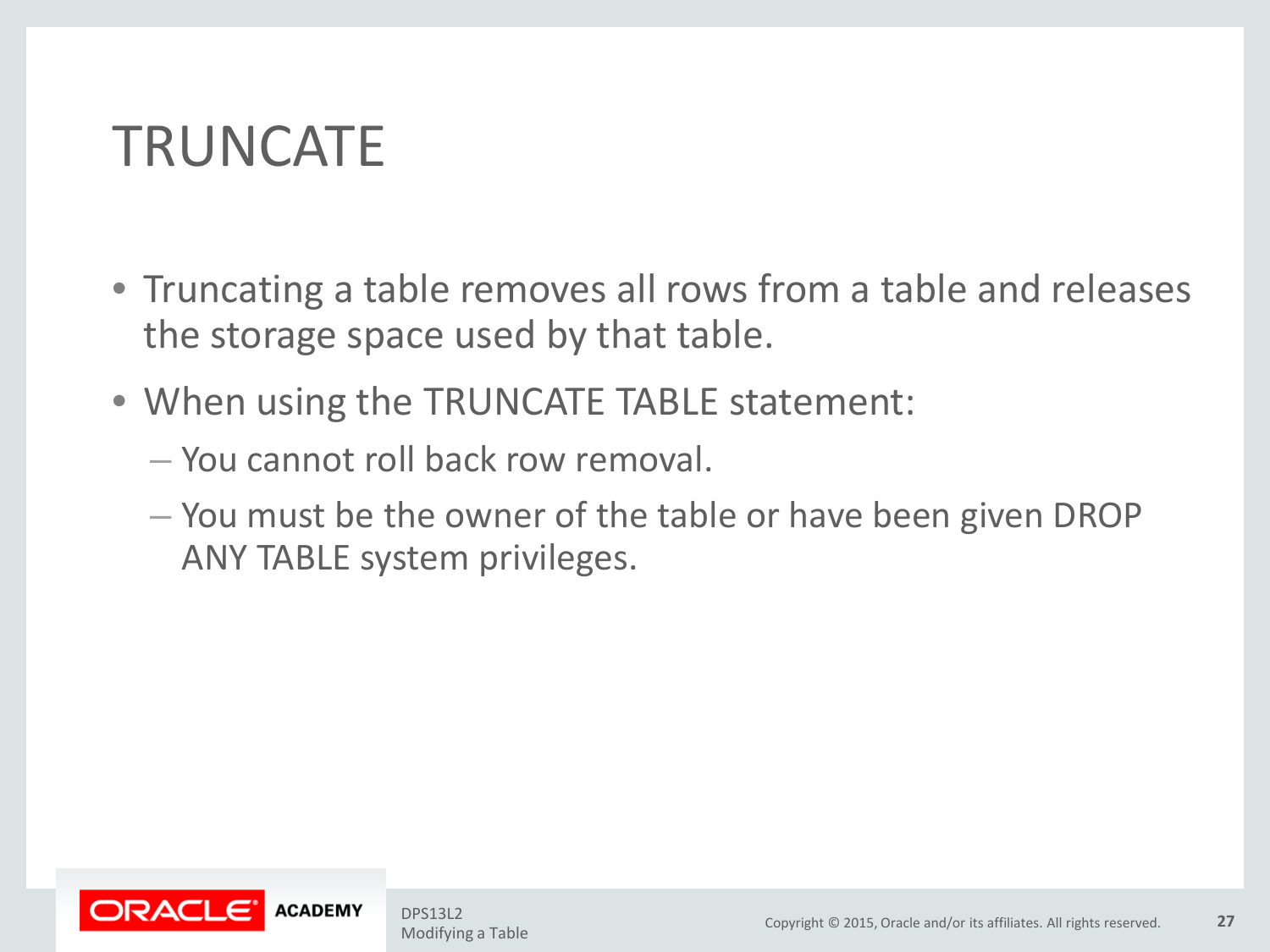### **TRUNCATE**

#### • Syntax:

TRUNCATE TABLE tablename;

- The DELETE statement also removes rows from a table, but it does not release storage space.
- TRUNCATE is faster than DELETE because it does not generate rollback information.

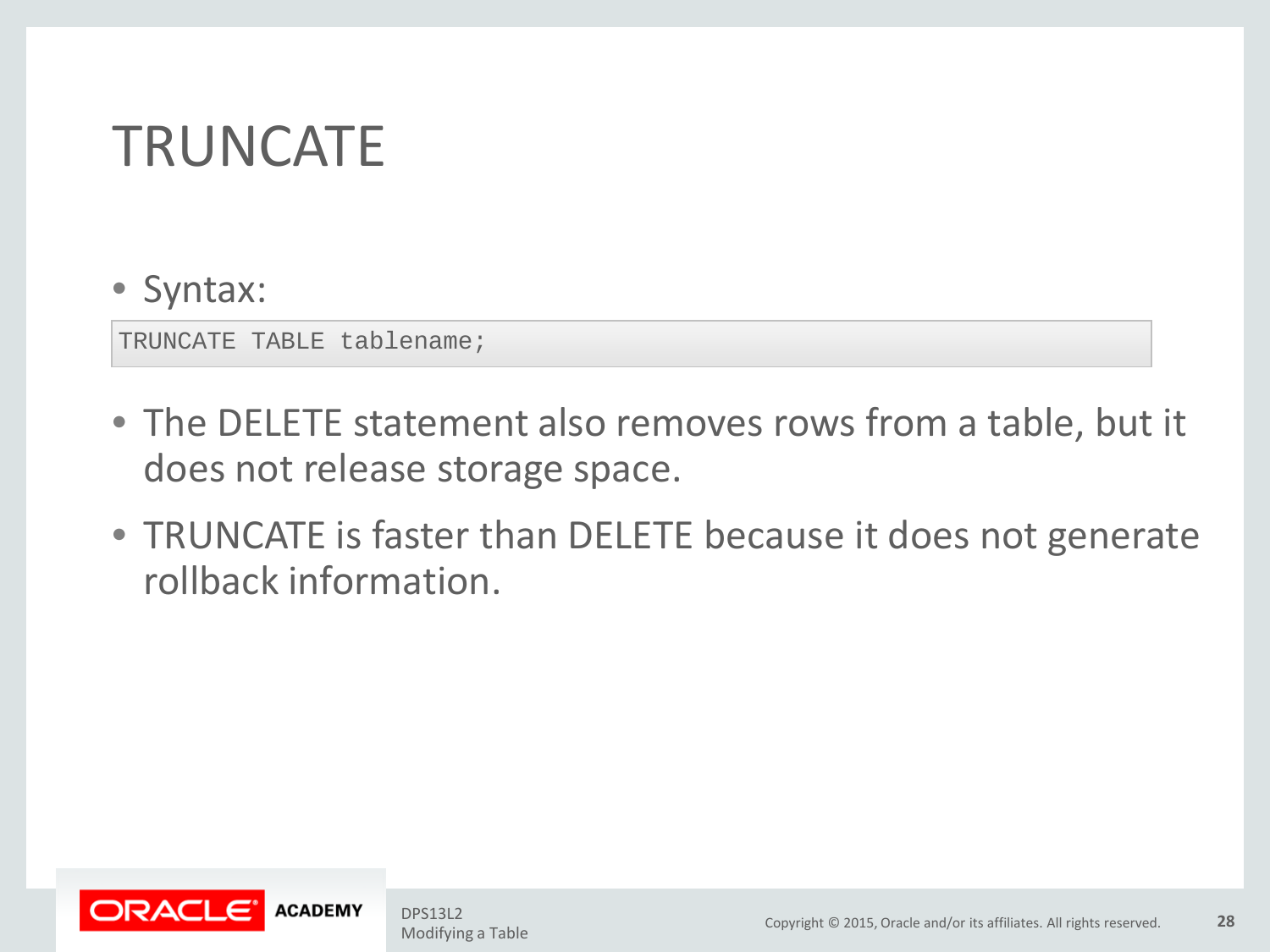# COMMENT ON TABLE

• You can add a comment of up to 2,000 characters about a column, table, or view by using the COMMENT statement.

#### • Syntax:

COMMENT ON TABLE tablename | COLUMN table.column IS 'place your comment here';

#### • Example:

COMMENT ON TABLE employees IS 'Western Region only';

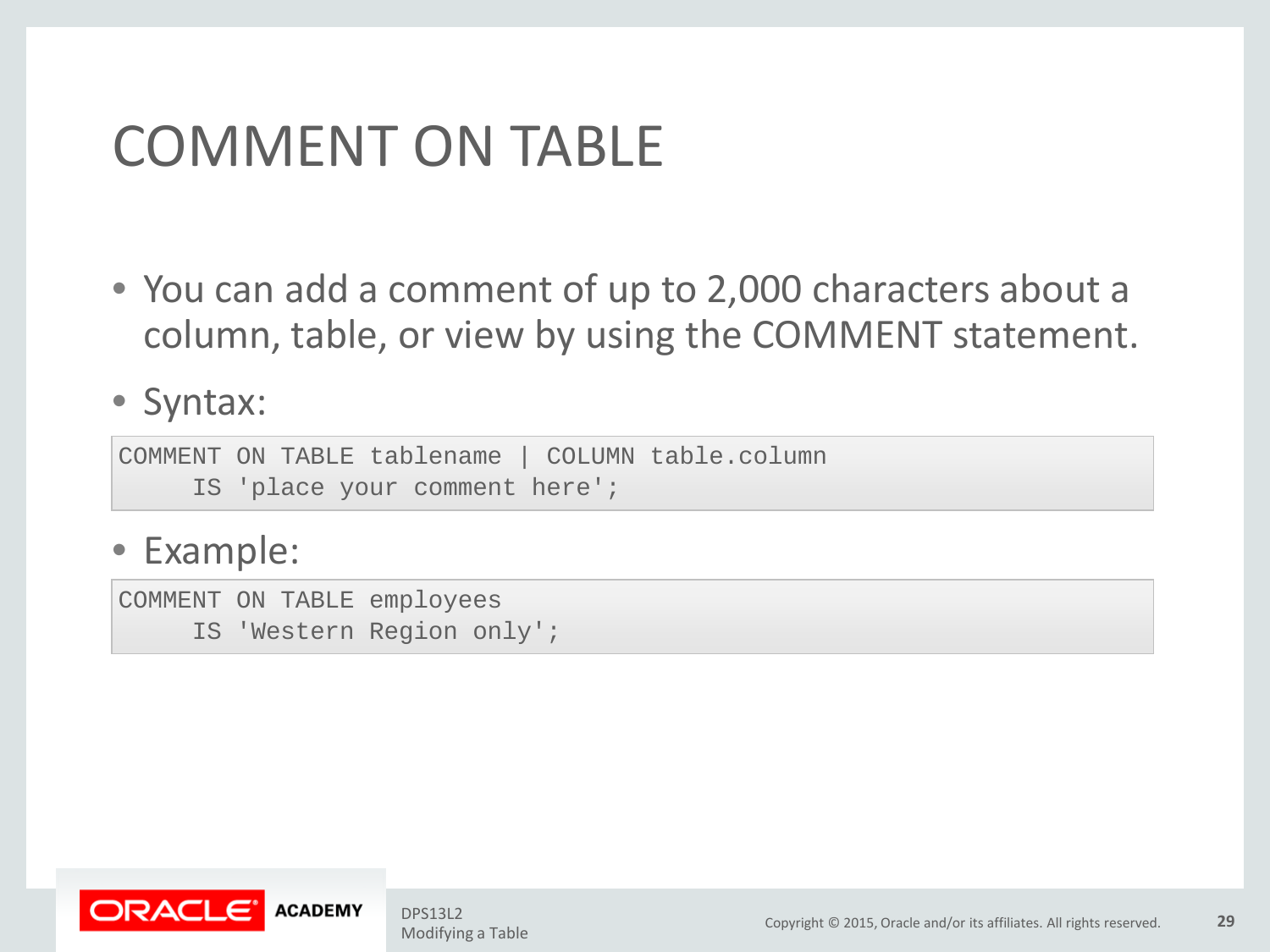# COMMENT ON TABLE

#### • To view the table comments in the data dictionary:

SELECT table\_name, comments FROM user tab comments;

| <b>TABLE NAME</b> | <b>COMMENTS</b>            |
|-------------------|----------------------------|
| <b>EMPLOYEES</b>  | <b>Western Region Only</b> |

• If you want to drop a comment previously made on a table or column, use the empty string(''):

COMMENT ON TABLE employees IS ' ' ;

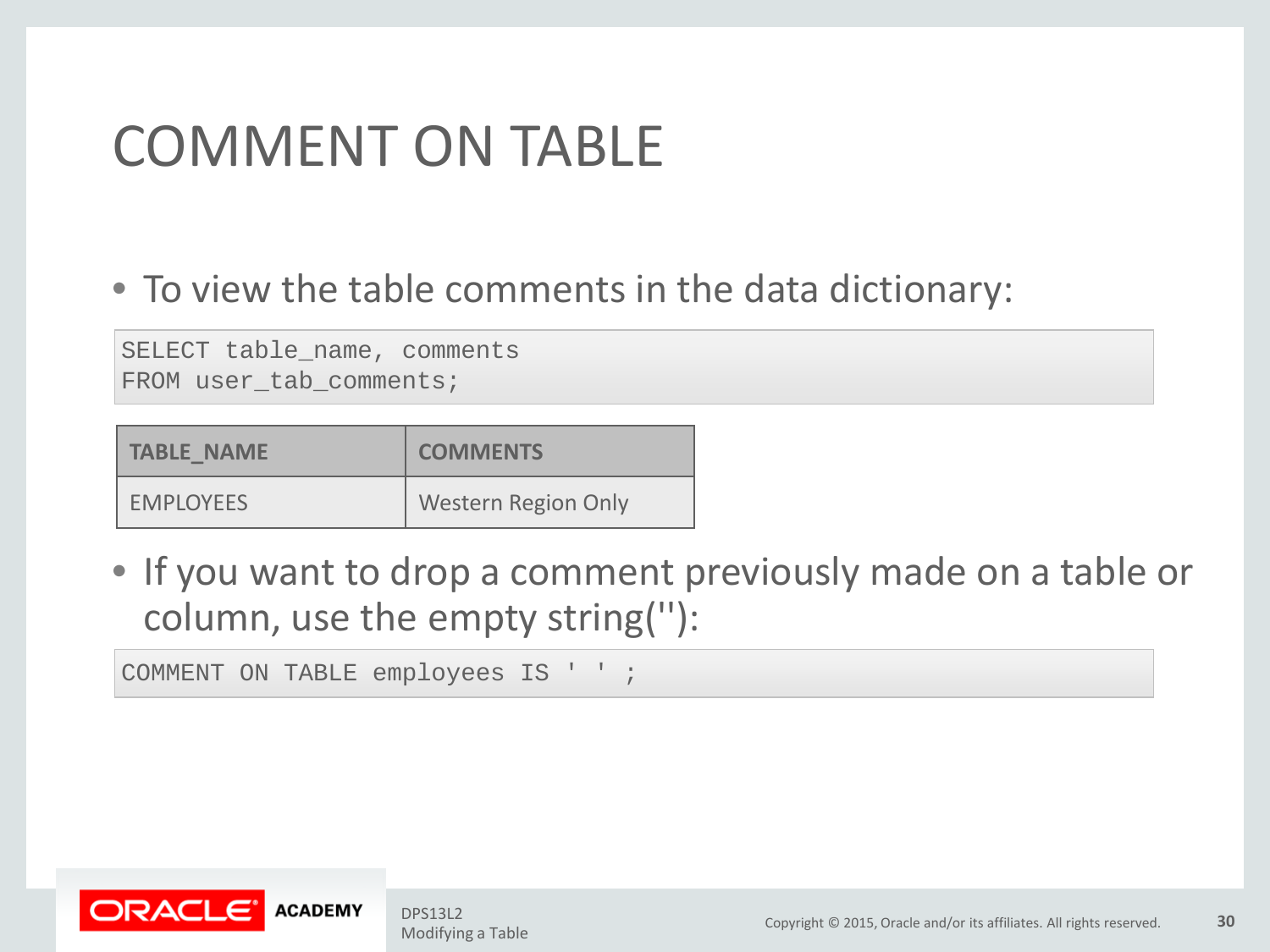- You may discover that data in a table has somehow been inappropriately changed.
- Luckily, Oracle has a facility that allows you to view row data at specific points in time, so you can compare different versions of a row over time.
- This facility is very useful.
- Imagine, for instance, that someone accidently performs some DML on a table, and then executes a COMMIT on those changes.
- Oracle Application Express commits automatically, so mistakes are easily made.

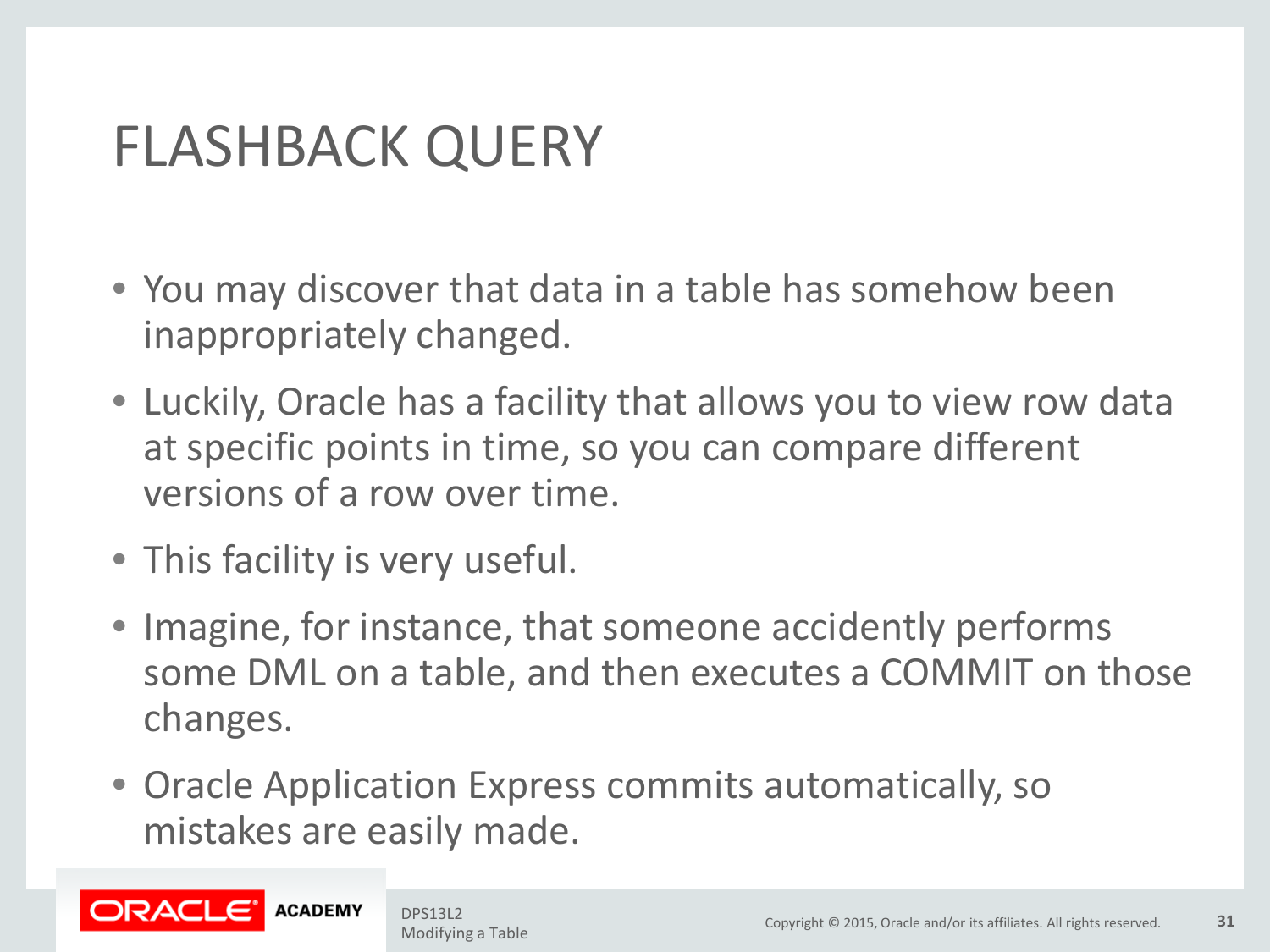- You can use the FLASHBACK QUERY facility to examine what the rows looked like BEFORE those changes were applied.
- When Oracle changes data, it always keeps a copy of what the amended data looked like before any changes were made.
- So it keeps a copy of the old column value for a column update, it keeps the entire row for a delete, and it keeps nothing for an insert statement.

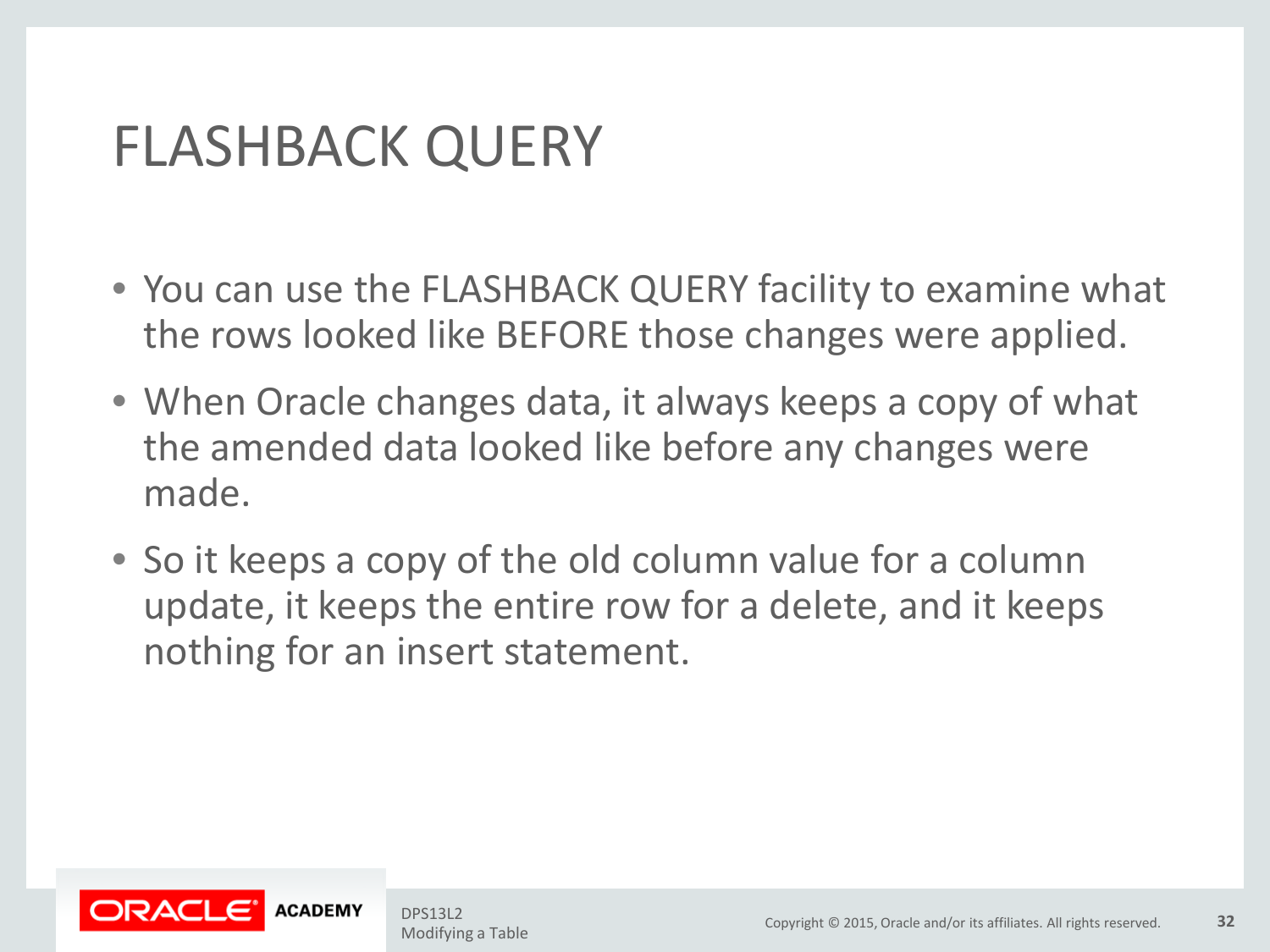- These old copies are held in a special place called the UNDO tablespace.
- Users can access this special area of the Database using a flashback query.
- You can look at older versions of data by using the VERSIONS clause in a SELECT statement.

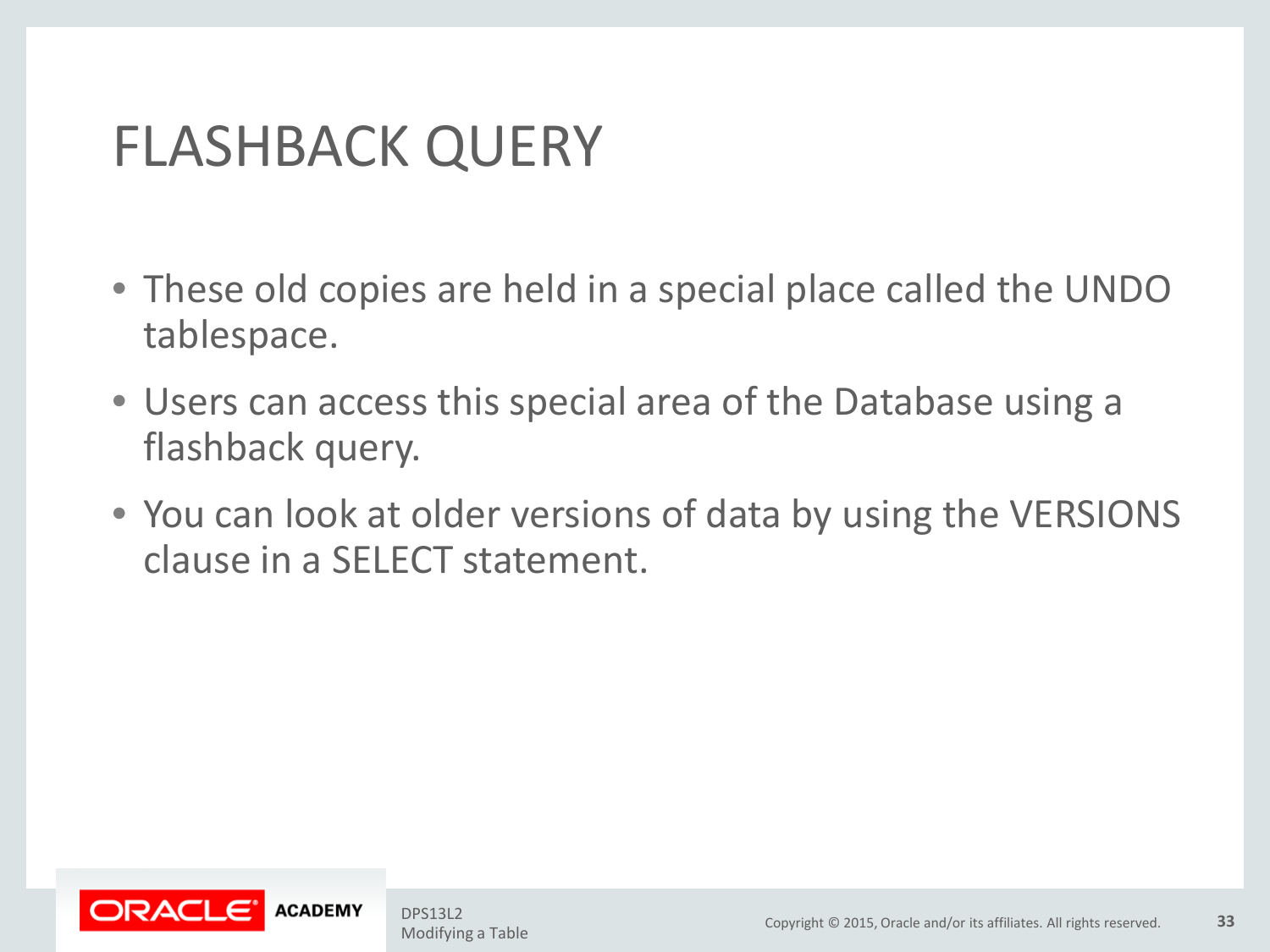#### • For example:

```
SELECT employee_id,first_name ||' '|| last_name AS "NAME",
    versions operation AS "OPERATION",
     versions_starttime AS "START_DATE", 
    versions_endtime AS "END_DATE", salary
FROM employees
VERSIONS BETWEEN SCN MINVALUE AND MAXVALUE<br>WHERE employee id = 1;
      employee id = 1;
```
- The SCN number referred to in the above query means the System Change Number and is a precise identification of time in the database.
- It is a sequential number incremented and maintained by the database itself.

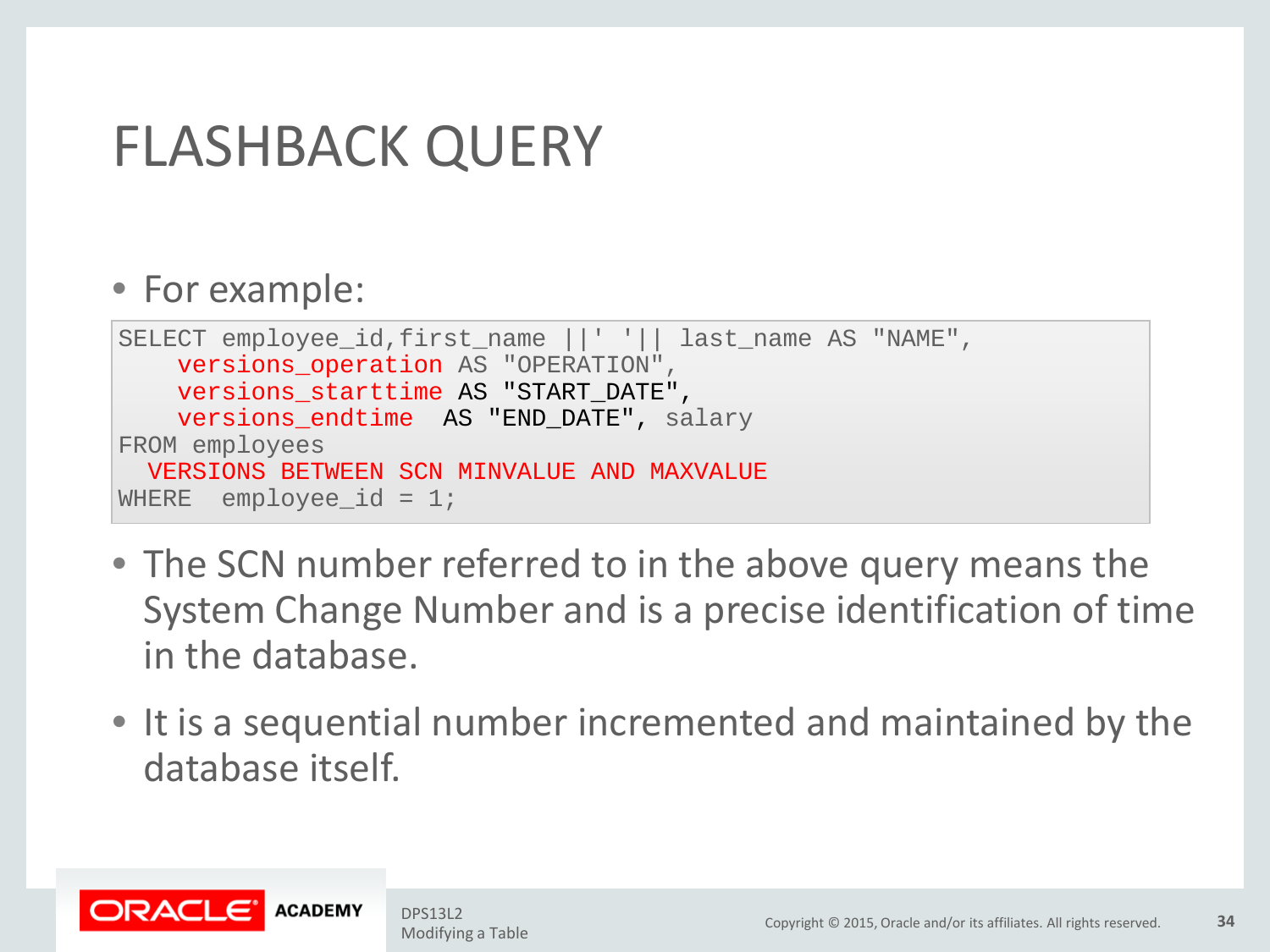- The best way to demonstrate FLASHBACK QUERY is with an example.
- The contents are as follows for employee id 1 in the employees table.

```
SELECT employee id,first name ||' '|| last name AS "NAME",
                 versions_operation AS "OPERATION",
                 versions_starttime AS "START_DATE", 
                 versions_endtime AS "END_DATE", salary 
FROM copy employees
VERSIONS BETWEEN SCN MINVALUE AND MAXVALUE<br>WHERE employee id = 1;
       employee id = 1;
```
no data found

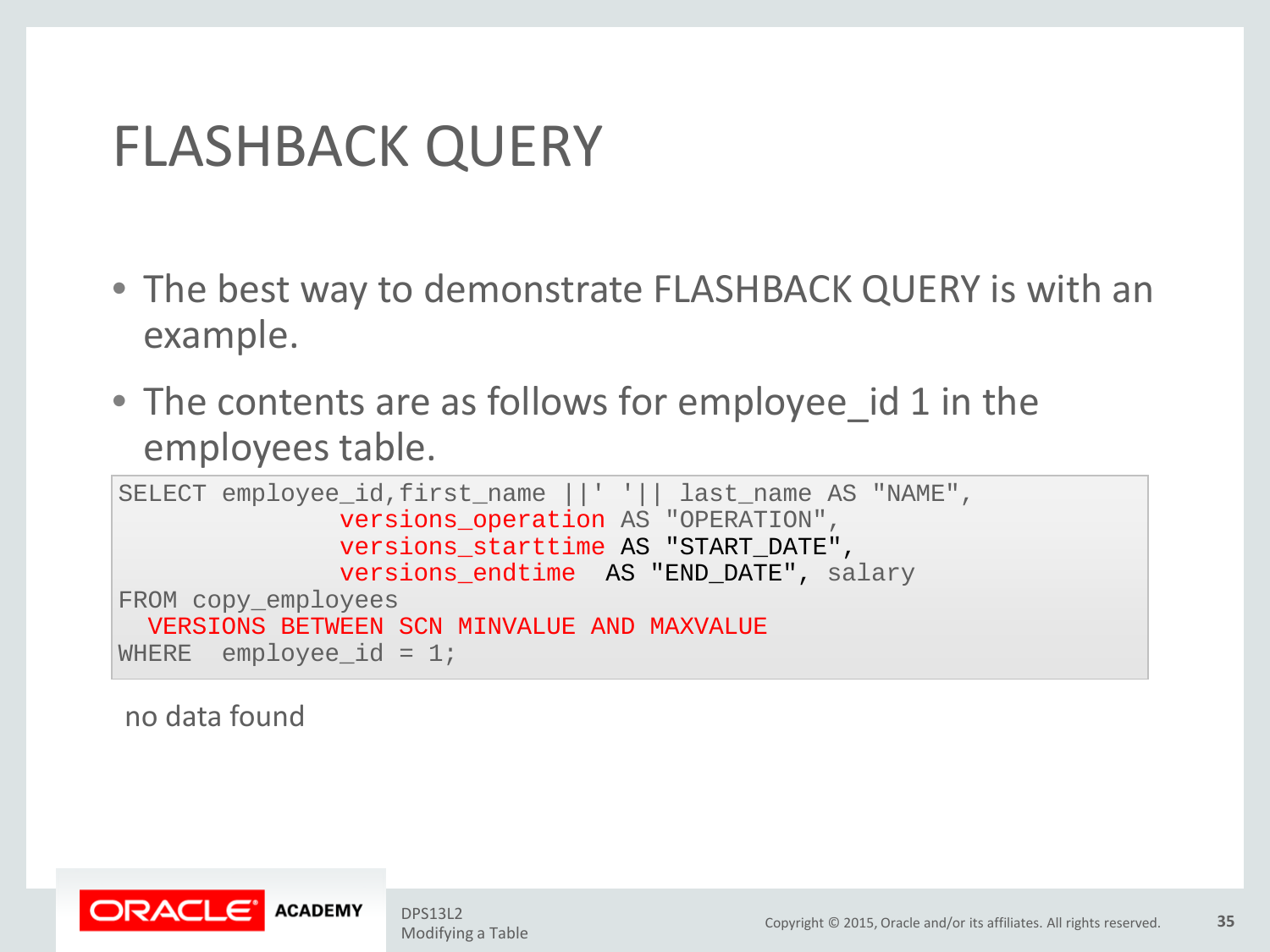#### • Then we create the employee:

INSERT INTO copy\_employees VALUES (1, 'Natacha', 'Hansen', 'NHANSEN', '4412312341234', '07-SEP-1998', 'AD\_VP', 12000, null, 100, 90, NULL);

| SELECT employee_id,first_name    11    last_name AS "NAME", |
|-------------------------------------------------------------|
| versions operation AS "OPERATION",                          |
| versions_starttime AS "START_DATE",                         |
| versions_endtime AS "END_DATE", salary                      |
| FROM employees                                              |
| VERSIONS BETWEEN SCN MINVALUE AND MAXVALUE                  |
| WHERE employee $id = 1$ ;                                   |

| <b>EMPLOYEE ID NAME</b> |                | <b>OPERATION START DATE</b> | <b>IEND DATE</b> | <b>ISALARY</b> |
|-------------------------|----------------|-----------------------------|------------------|----------------|
|                         | Natacha Hansen | 07-SEP-1998 06.51.58 AM     |                  | 12000          |

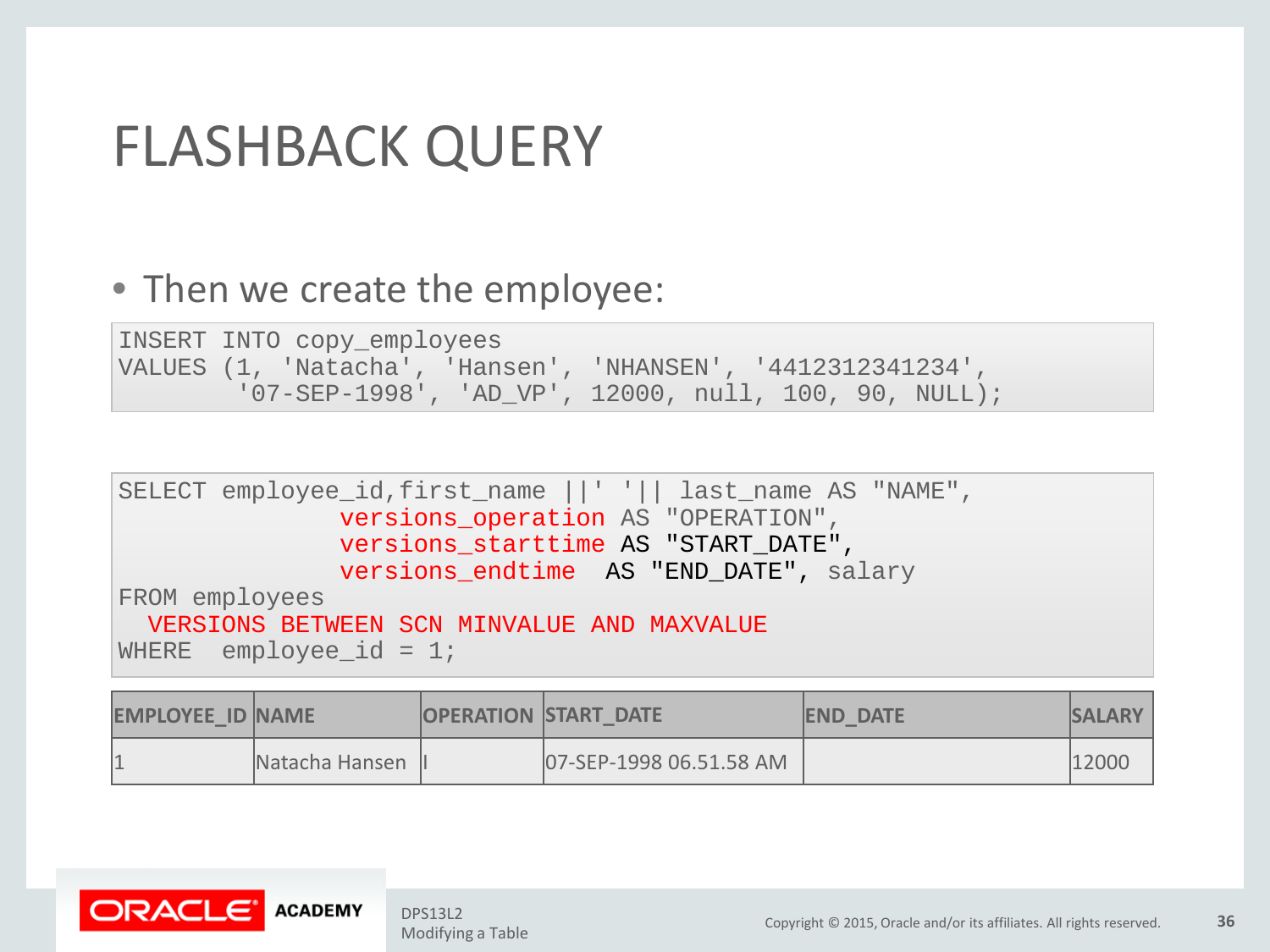#### • Then you can update the row:

UPDATE employees SET salary = 1 WHERE employee id =  $1;$ 

```
SELECT employee_id,first_name ||' '|| last_name AS "NAME",
               versions operation AS "OPERATION",
               versions starttime AS "START DATE",
                versions_endtime AS "END_DATE", salary 
FROM employees
  VERSIONS BETWEEN SCN MINVALUE AND MAXVALUE
WHERE employee id = 1;
```

| <b>EMPLOYEE ID NAME</b> |                   | <b>OPERATION START DATE</b>                     | <b>END DATE</b> | <b>ISALARY</b> |
|-------------------------|-------------------|-------------------------------------------------|-----------------|----------------|
|                         | Natacha Hansen  U | 07-SEP-1998 06.57.01 AM                         |                 |                |
|                         | Natacha Hansen II | 07-SEP-1998 06.51.58 AM 07-SEP-1998 06.57.01 AM |                 | 12000          |

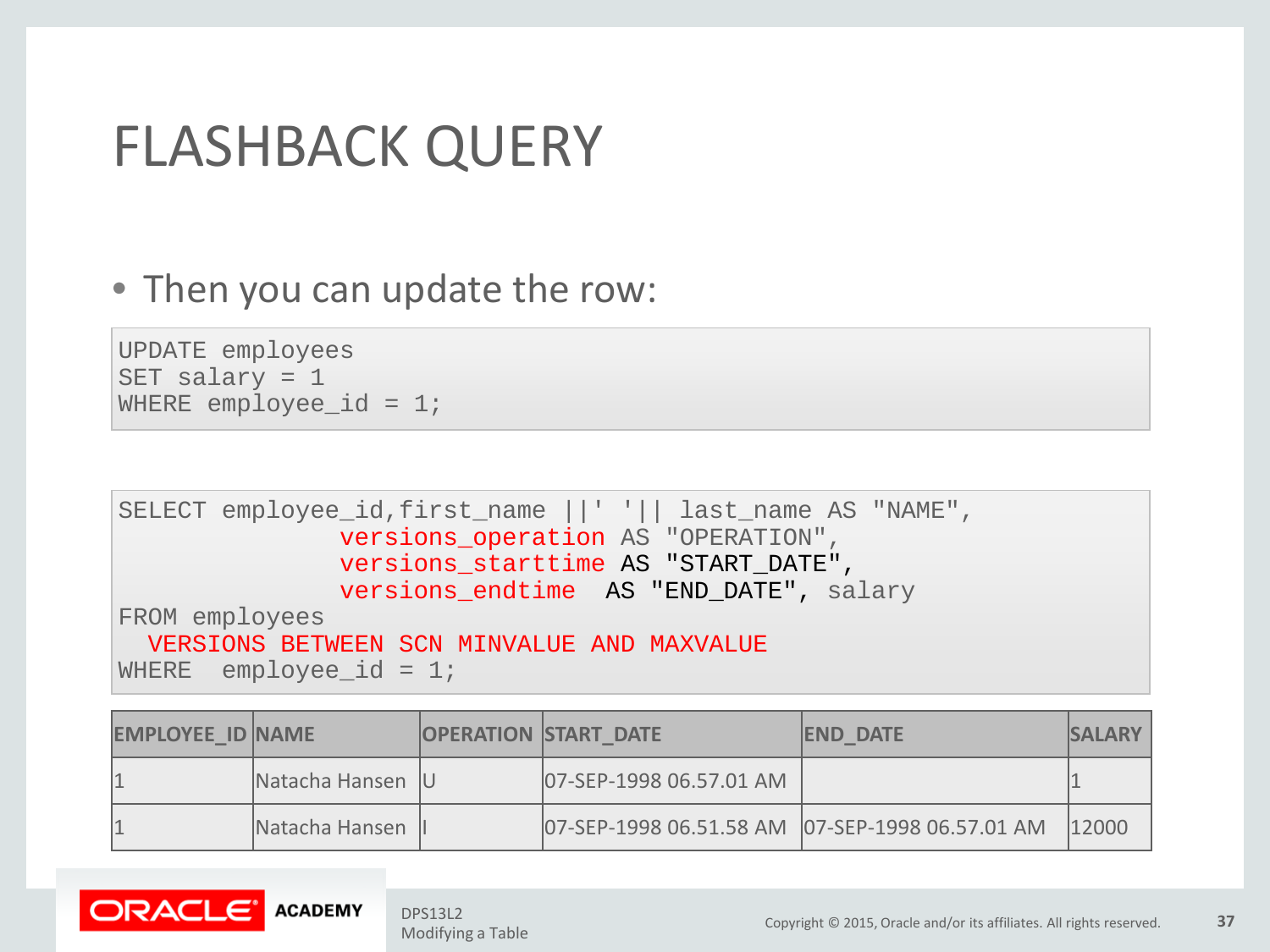#### • Then you can delete the row:

```
DELETE from employees
WHERE employee_id = 1;
```

```
SELECT employee id,first name ||' '|| last name AS "NAME",
                versions_operation AS "OPERATION",
                versions_starttime AS "START_DATE", 
                versions_endtime AS "END_DATE", salary 
FROM employees
  VERSIONS BETWEEN SCN MINVALUE AND MAXVALUE
WHERE employee id = 1;
```

| <b>EMPLOYEE ID NAME</b> |                   | <b>OPERATION START DATE</b>                       | IEND DATE | <b>SALARY</b> |
|-------------------------|-------------------|---------------------------------------------------|-----------|---------------|
|                         | Natacha Hansen D  | 07-SEP-1998 07.00.10 AM                           |           |               |
|                         | Natacha Hansen  U | 07-SEP-1998 06.57.01 AM   07-SEP-1998 07.00.10 AM |           |               |
|                         | Natacha Hansen    | 07-SEP-1998 06.51.58 AM 07-SEP-1998 06.57.01 AM   |           | 12000         |

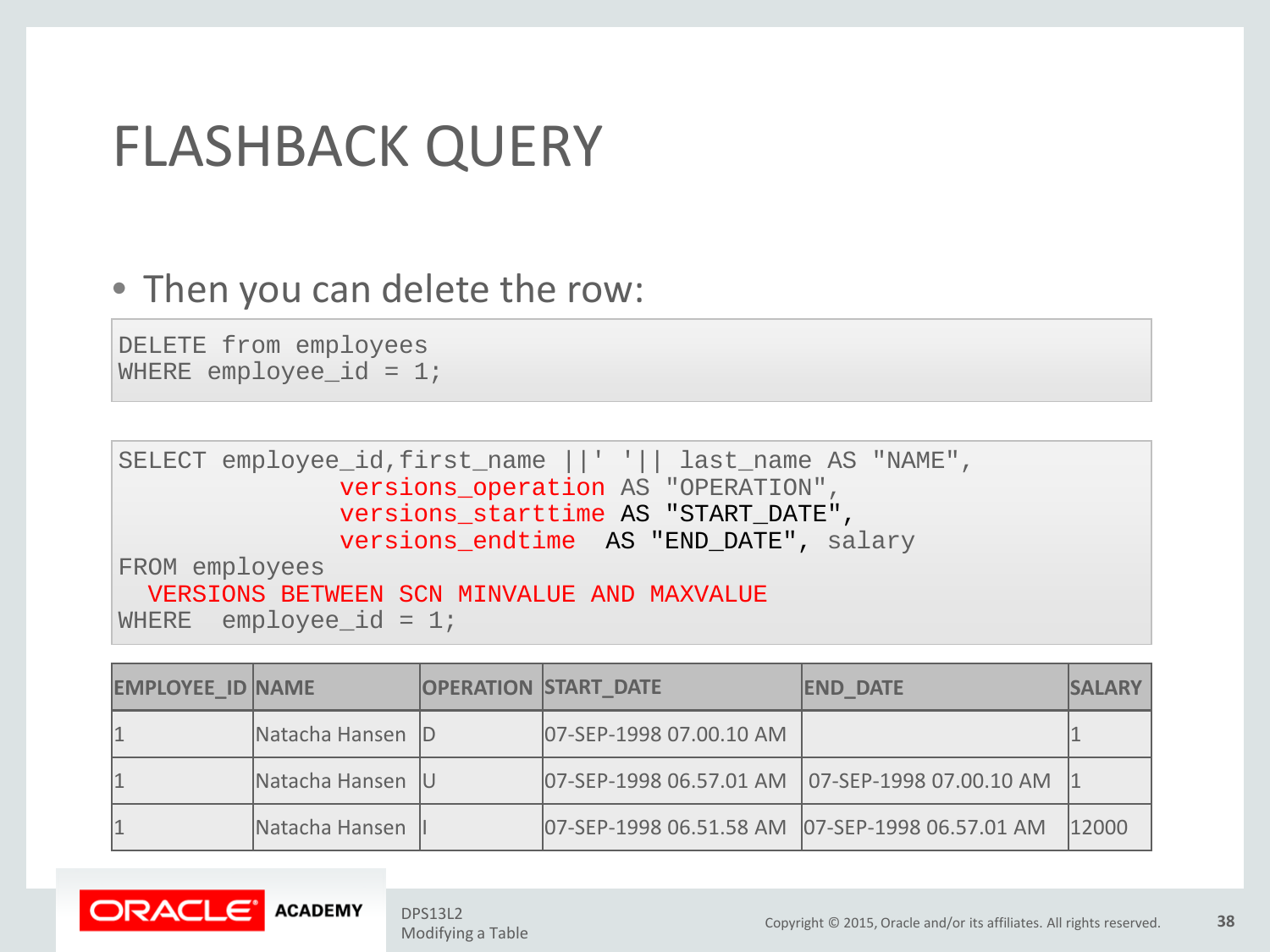- The result from the last query on the previous slide is only available when using Flashback query, i.e. the VERSIONS clause.
- If you attempt a normal search from employee  $id = 1$ following the delete statement, you would have received the normal error, No Data Found.

```
SELECT employee_id, salary
FROM employees
WHERE employee id = 1;
```
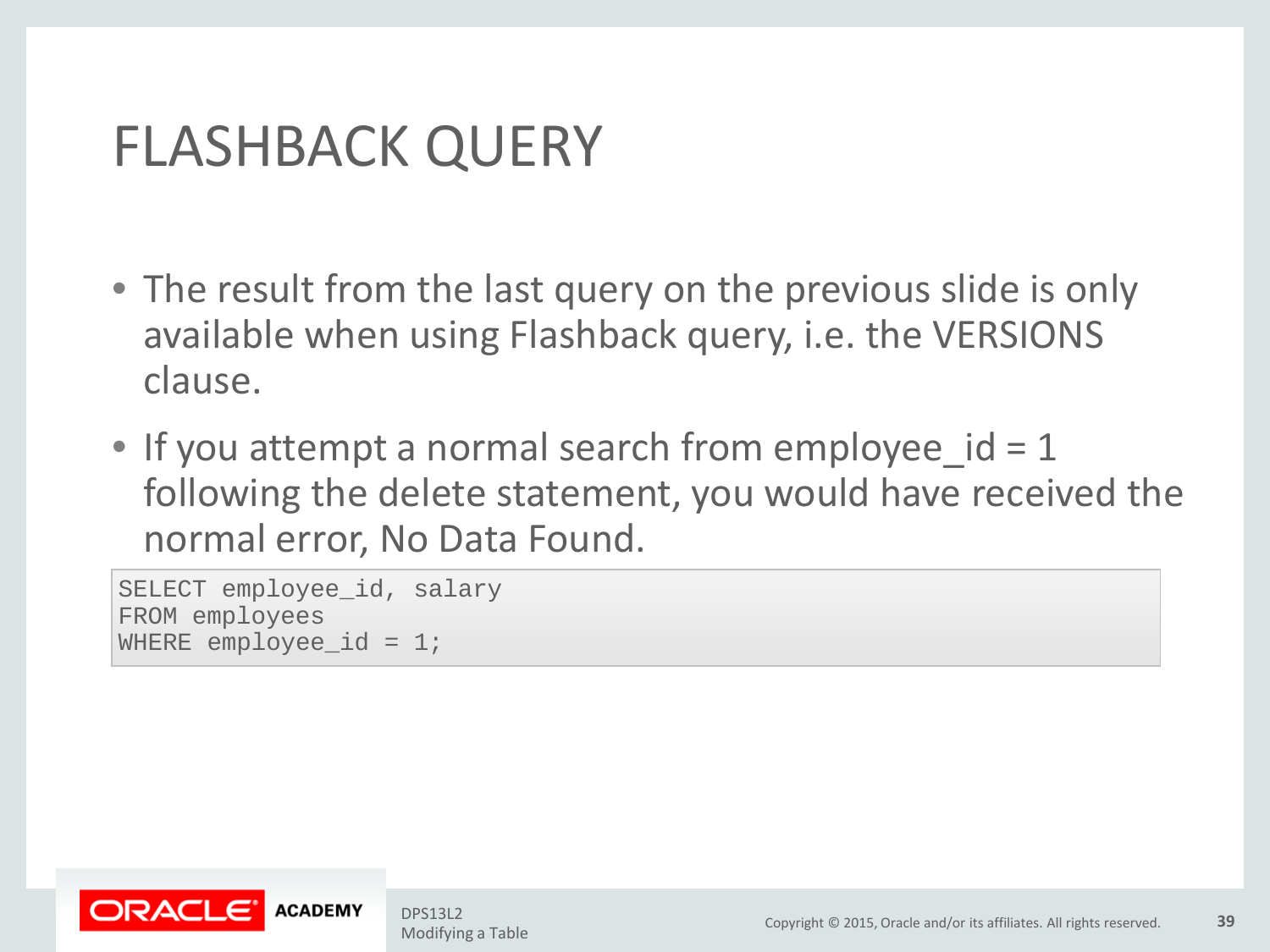# Terminology

Key terms used in this lesson included:

- ALTER TABLE
	- ADD
	- MODIFY
	- DROP
- DROP TABLE
- RENAME
- TRUNCATE

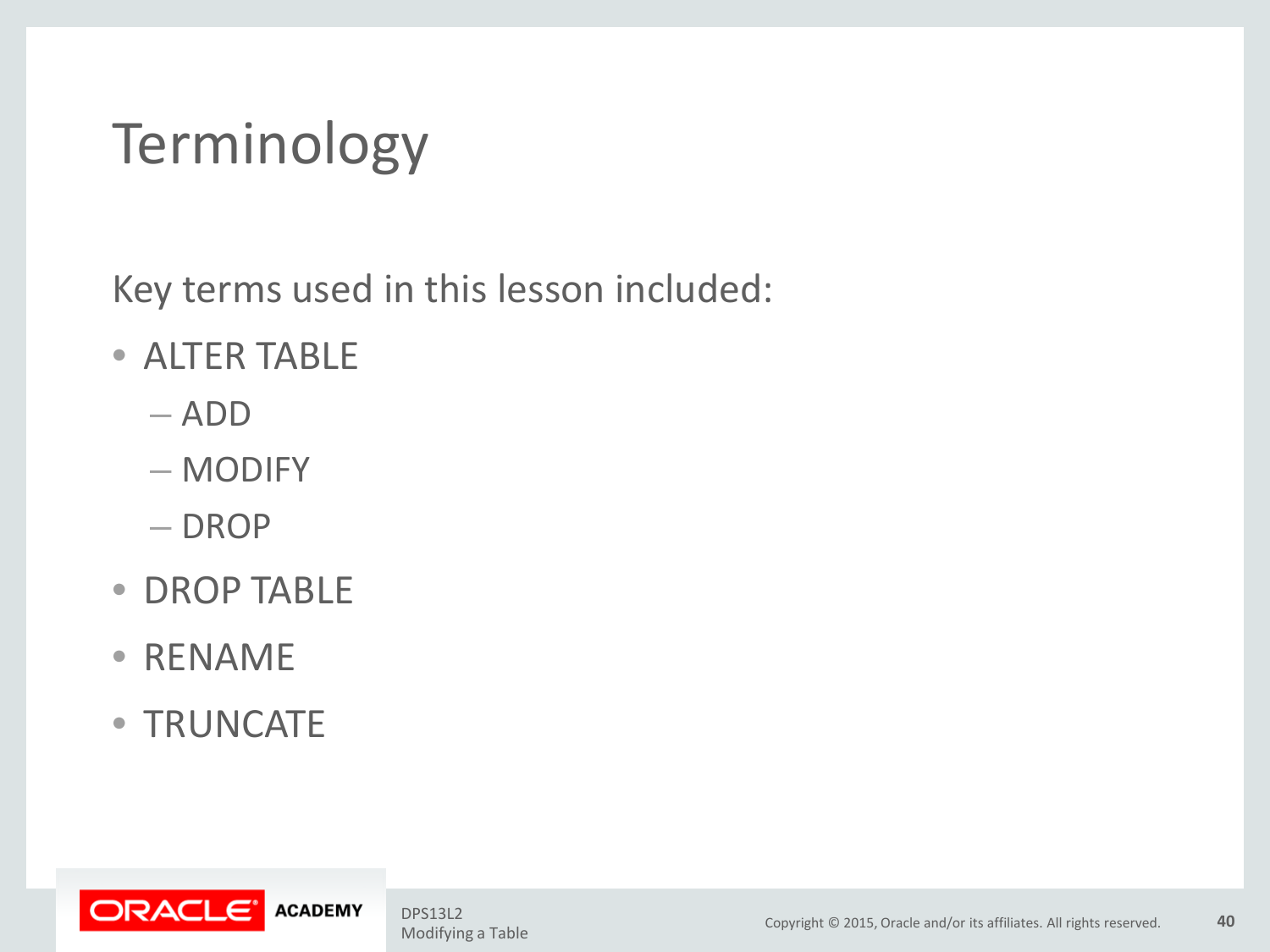# Terminology

Key terms used in this lesson included:

- COMMENT ON TABLE
- FLASHBACK TABLE
- FLASHBACK QUERY
- SET UNUSED

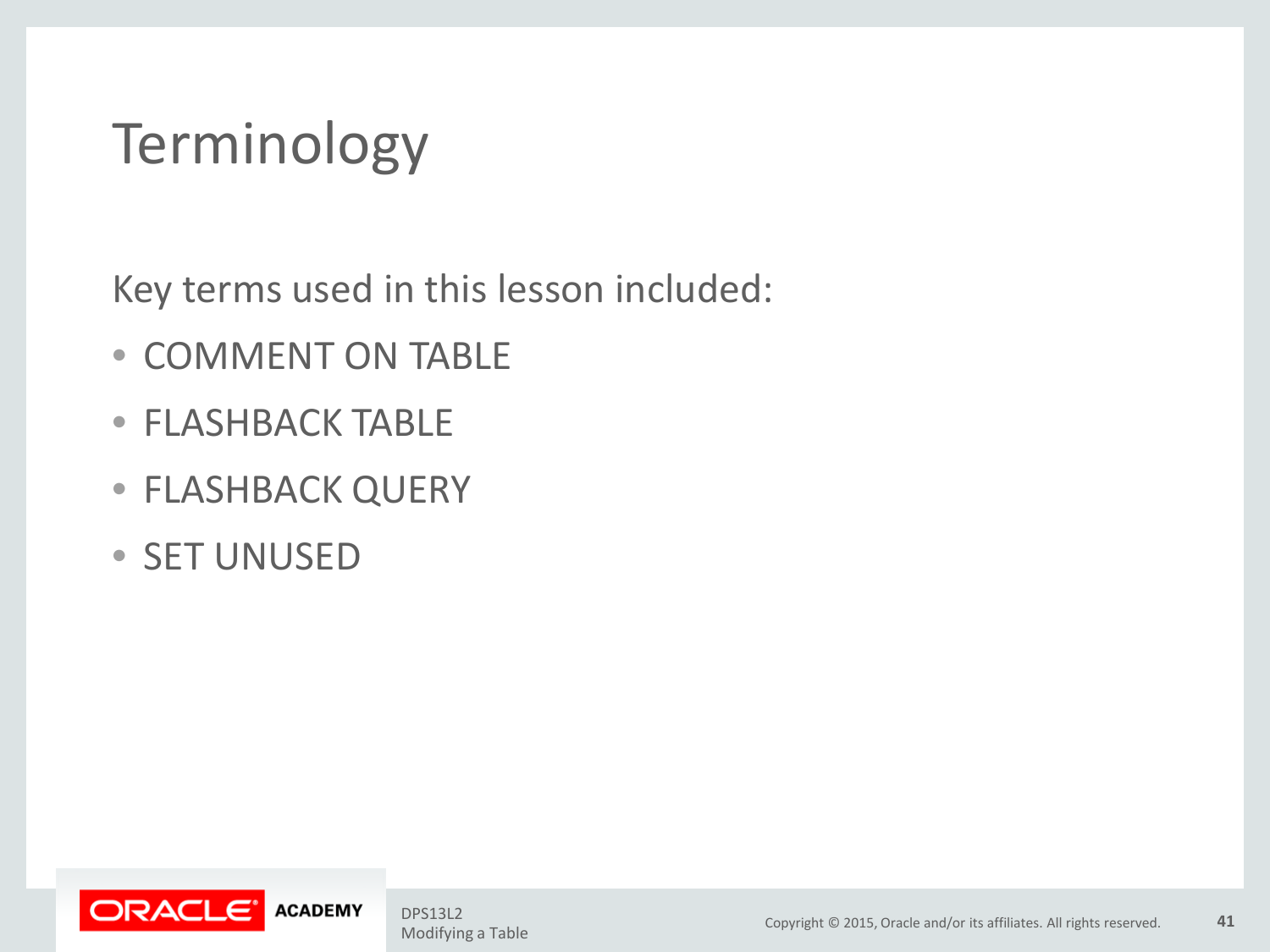# Summary

In this lesson you have learned to:

- Explain why it is important to be able to modify a table
- Explain and provide an example for each of the DDL statements—ALTER, DROP, RENAME, and TRUNCATE—and the effect each has on tables and columns
- Construct a query and execute the ALTER TABLE commands ADD, MODIFY, and DROP
- Explain and perform FLASHBACK QUERY on a table
- Explain and perform FLASHBACK table operations

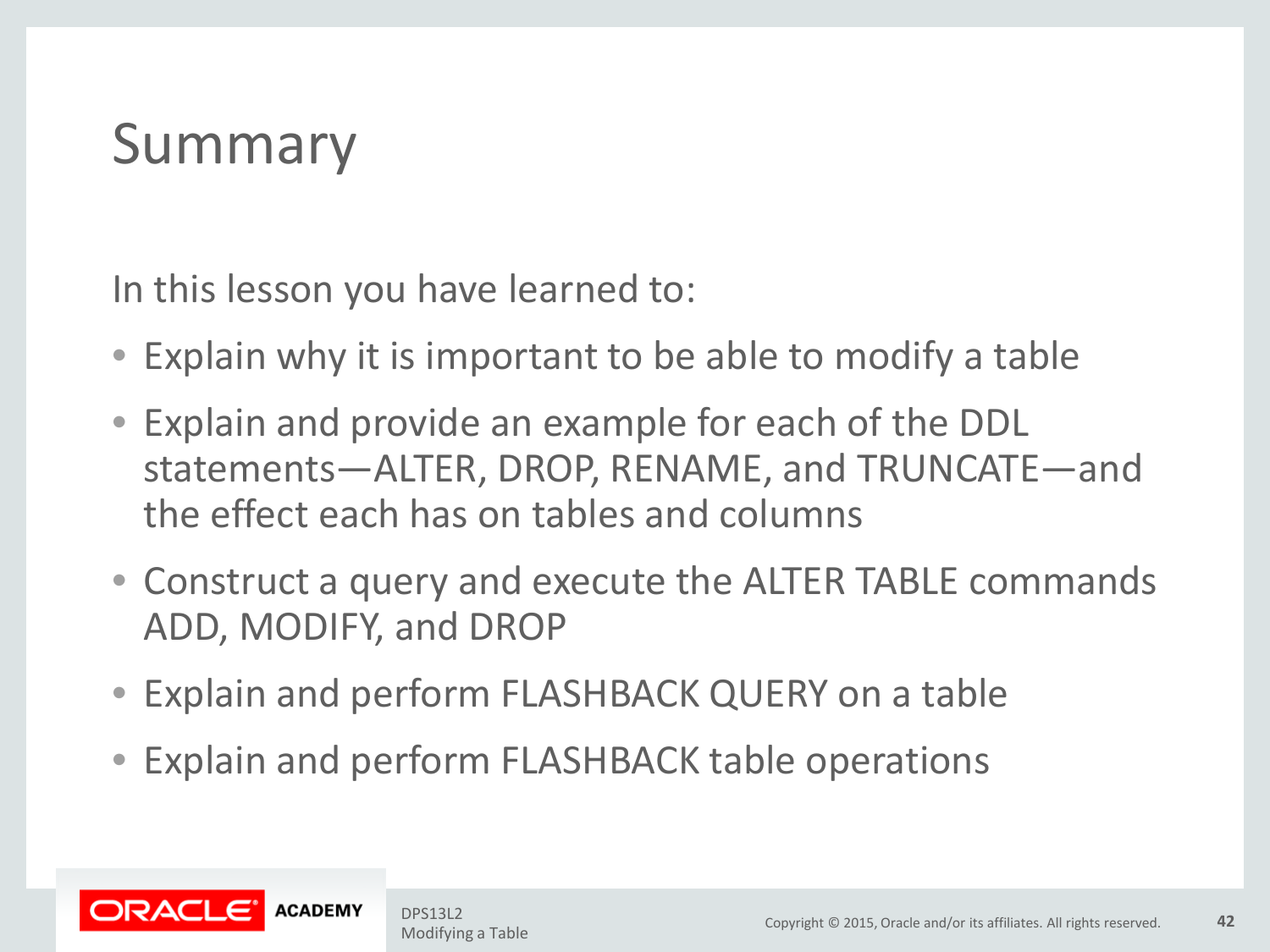## Summary

In this lesson you have learned to:

- Track the changes to data over a period of time
- Explain the rationale for using TRUNCATE versus DELETE for tables
- Add a comment to a table using the COMMENT ON TABLE command
- Name the changes that can and cannot be made to modify a column
- Explain when and why the SET UNUSED statement is advantageous